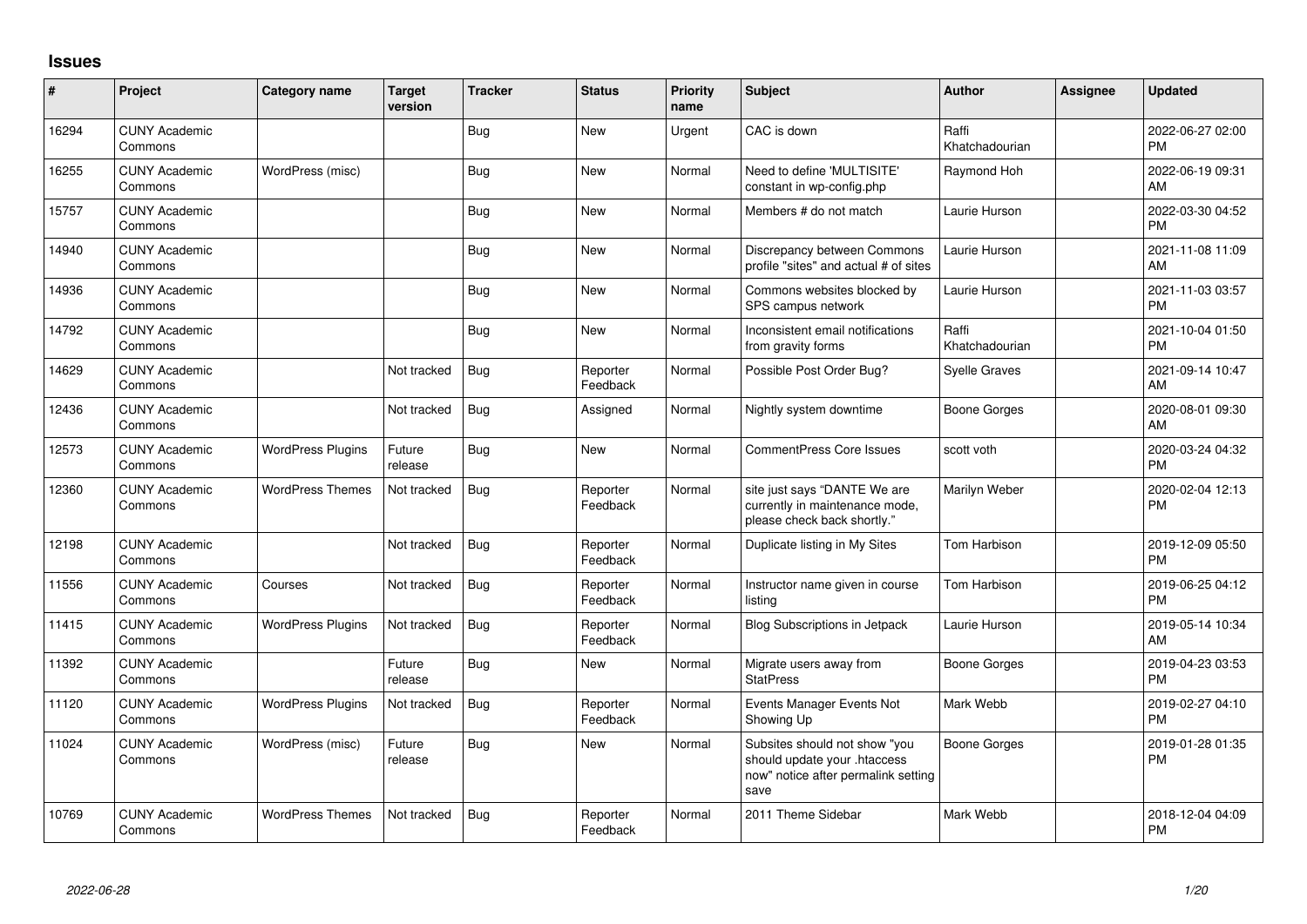| #     | Project                         | <b>Category name</b>       | Target<br>version | <b>Tracker</b> | <b>Status</b>        | <b>Priority</b><br>name | <b>Subject</b>                                                           | <b>Author</b>           | <b>Assignee</b> | <b>Updated</b>                |
|-------|---------------------------------|----------------------------|-------------------|----------------|----------------------|-------------------------|--------------------------------------------------------------------------|-------------------------|-----------------|-------------------------------|
| 6356  | <b>CUNY Academic</b><br>Commons | <b>WordPress Plugins</b>   | Future<br>release | <b>Bug</b>     | Reporter<br>Feedback | Low                     | Should Subscribe2 be<br>deprecated?                                      | Luke Waltzer            |                 | 2017-03-20 12:20<br><b>PM</b> |
| 6755  | <b>CUNY Academic</b><br>Commons | WordPress (misc)           | Future<br>release | Bug            | New                  | Normal                  | Cannot Deactivate Plugin                                                 | Laura Kane              |                 | 2016-11-16 01:12<br><b>PM</b> |
| 5488  | <b>CUNY Academic</b><br>Commons | <b>Social Paper</b>        | Future<br>release | <b>Bug</b>     | <b>New</b>           | Normal                  | Add a "last edited by" field to<br>Social Paper group directories        | <b>Boone Gorges</b>     |                 | 2016-04-21 10:05<br><b>PM</b> |
| 16290 | <b>CUNY Academic</b><br>Commons |                            |                   | Feature        | Reporter<br>Feedback | Normal                  | Add Table Of Contents Block<br>plug-in                                   | Raffi<br>Khatchadourian |                 | 2022-06-24 10:26<br>AM        |
| 15613 | <b>CUNY Academic</b><br>Commons |                            | 2.0.2             | Feature        | Reporter<br>Feedback | Normal                  | Adding "Passster" plugin                                                 | Laurie Hurson           |                 | 2022-06-14 11:36<br>AM        |
| 10380 | <b>CUNY Academic</b><br>Commons | WordPress (misc)           | Future<br>release | Feature        | In Progress          | Normal                  | Remove blacklisted plugins                                               | <b>Boone Gorges</b>     |                 | 2022-04-26 12:00<br><b>PM</b> |
| 15923 | <b>CUNY Academic</b><br>Commons |                            | Not tracked       | Feature        | Reporter<br>Feedback | Normal                  | <b>Bellows Plugin Adjustments</b>                                        | Laurie Hurson           |                 | 2022-04-20 10:10<br>AM        |
| 13650 | <b>CUNY Academic</b><br>Commons | Group Library              | Future<br>release | Feature        | <b>New</b>           | Normal                  | Forum Attachments in Group<br>Library                                    | Laurie Hurson           |                 | 2021-11-19 12:30<br><b>PM</b> |
| 13912 | <b>CUNY Academic</b><br>Commons |                            | Not tracked       | Feature        | Hold                 | Low                     | posting "missed schedule"                                                | Marilyn Weber           |                 | 2021-02-23 10:46<br>AM        |
| 13048 | <b>CUNY Academic</b><br>Commons | Shortcodes and<br>embeds   | Future<br>release | Feature        | <b>New</b>           | Normal                  | Jupyter Notebooks support                                                | <b>Boone Gorges</b>     |                 | 2020-07-14 11:46<br>AM        |
| 11860 | <b>CUNY Academic</b><br>Commons | Registration               | Future<br>release | Feature        | New                  | Normal                  | <b>Ensure Students Are Aware They</b><br>Can Use Aliases At Registration | scott voth              |                 | 2019-09-24 08:46<br>AM        |
| 9720  | <b>CUNY Academic</b><br>Commons | Authentication             | Future<br>release | Feature        | <b>New</b>           | Normal                  | The Commons should be an<br>oAuth provider                               | Boone Gorges            |                 | 2019-03-01 02:04<br><b>PM</b> |
| 11131 | <b>CUNY Academic</b><br>Commons |                            | Future<br>release | Feature        | Reporter<br>Feedback | Normal                  | <b>Image Annotation Plugins</b>                                          | Laurie Hurson           |                 | 2019-02-26 11:33<br>AM        |
| 11077 | <b>CUNY Academic</b><br>Commons | Events                     | Not tracked       | Feature        | Reporter<br>Feedback | Normal                  | Show event category description<br>in event list view                    | Raffi<br>Khatchadourian |                 | 2019-02-12 10:38<br><b>PM</b> |
| 5992  | <b>CUNY Academic</b><br>Commons | <b>Email Notifications</b> | Future<br>release | Feature        | New                  | Normal                  | Changing the From line of<br>autogenerated blog emails                   | Marilyn Weber           |                 | 2018-09-27 05:19<br><b>PM</b> |
| 5199  | <b>CUNY Academic</b><br>Commons | Social Paper               | Future<br>release | Feature        | <b>New</b>           | Normal                  | add tables to the SP editor                                              | Marilyn Weber           |                 | 2016-10-24 11:27<br>AM        |
| 6332  | <b>CUNY Academic</b><br>Commons | WordPress (misc)           | Future<br>release | Feature        | <b>New</b>           | Normal                  | Allow uploaded files to be marked<br>as private in an ad hoc way         | <b>Boone Gorges</b>     |                 | 2016-10-17 11:41<br><b>PM</b> |
| 5489  | <b>CUNY Academic</b><br>Commons | Social Paper               | Future<br>release | Feature        | <b>New</b>           | Normal                  | Asc/desc sorting for Social Paper<br>directories                         | Boone Gorges            |                 | 2016-04-21 10:06<br><b>PM</b> |
| 5205  | <b>CUNY Academic</b><br>Commons | Social Paper               | Future<br>release | Feature        | <b>New</b>           | Normal                  | Social Paper folders                                                     | Marilyn Weber           |                 | 2016-02-11 10:24<br><b>PM</b> |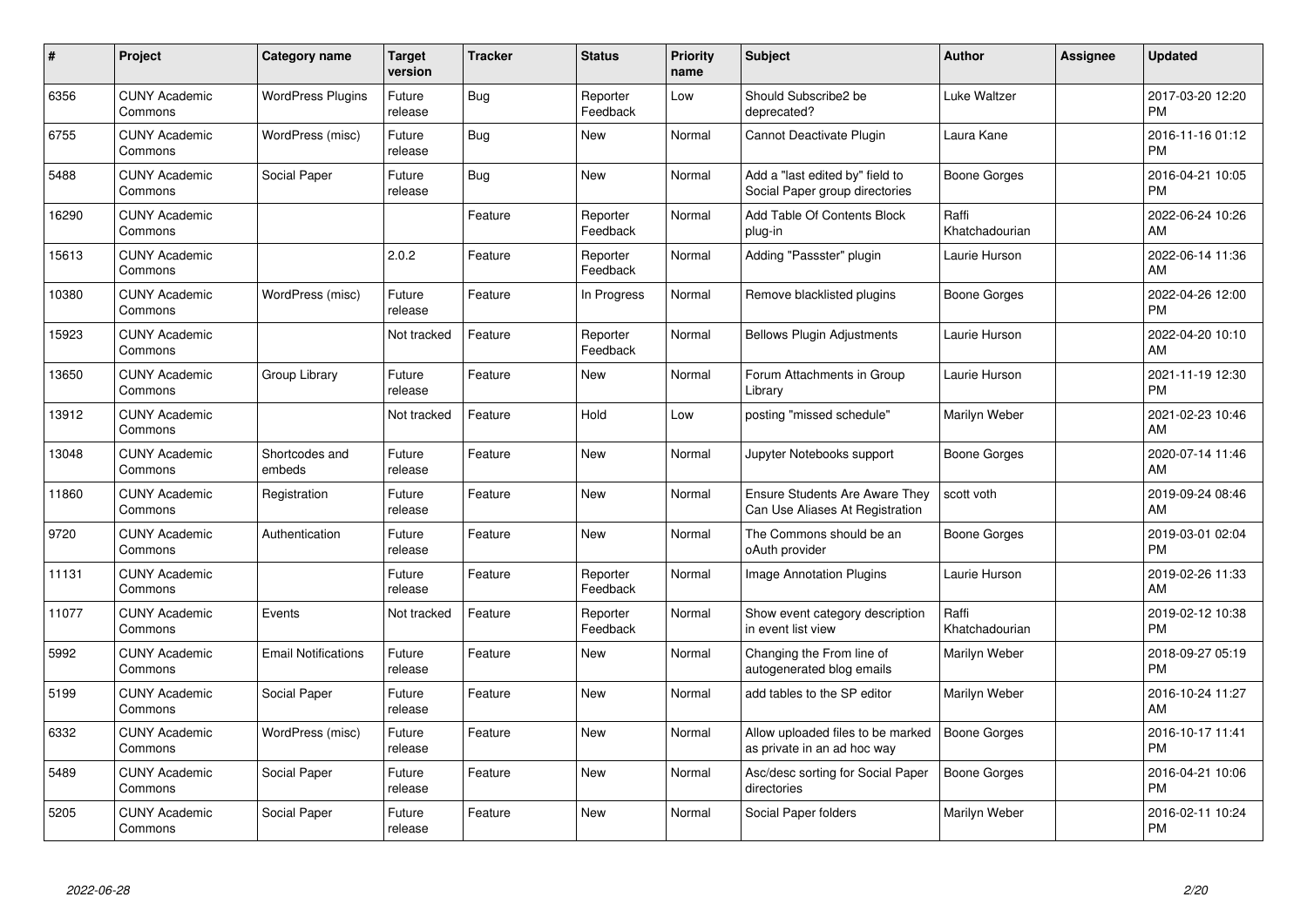| $\vert$ # | Project                         | Category name            | <b>Target</b><br>version | <b>Tracker</b> | <b>Status</b>        | <b>Priority</b><br>name | <b>Subject</b>                                                    | Author           | <b>Assignee</b> | <b>Updated</b>                |
|-----------|---------------------------------|--------------------------|--------------------------|----------------|----------------------|-------------------------|-------------------------------------------------------------------|------------------|-----------------|-------------------------------|
| 364       | <b>CUNY Academic</b><br>Commons | <b>WordPress Plugins</b> | Future<br>release        | Feature        | <b>New</b>           | Normal                  | <b>Bulletin Board</b>                                             | <b>Matt Gold</b> |                 | 2015-01-05 08:50<br><b>PM</b> |
| 15169     | <b>CUNY Academic</b><br>Commons |                          | 2.0.2                    | Support        | Reporter<br>Feedback | Normal                  | new Prelude website zipfiles for<br>custom theme and other files. | Marilyn Weber    |                 | 2022-06-14 11:36<br>AM        |
| 15655     | <b>CUNY Academic</b><br>Commons |                          | 2.0.2                    | Support        | Reporter<br>Feedback | Normal                  | Event Aggregator plugin?                                          | Marilyn Weber    |                 | 2022-06-14 11:36<br>AM        |
| 16099     | <b>CUNY Academic</b><br>Commons |                          |                          | Support        | Reporter<br>Feedback | Normal                  | request for Newsletter Glue                                       | Marilyn Weber    |                 | 2022-05-13 12:14<br><b>PM</b> |
| 15685     | <b>CUNY Academic</b><br>Commons |                          |                          | Support        | New                  | High                    | problem with chrome?                                              | Marilyn Weber    |                 | 2022-04-25 03:40<br>PM        |
| 15816     | <b>CUNY Academic</b><br>Commons |                          | Not tracked              | Support        | <b>New</b>           | Normal                  | slow loading at SPS                                               | Marilyn Weber    |                 | 2022-04-05 01:26<br><b>PM</b> |
| 15565     | <b>CUNY Academic</b><br>Commons |                          |                          | Support        | <b>New</b>           | Normal                  | Events - send updates to an email<br>listserv                     | Marilyn Weber    |                 | 2022-03-10 01:06<br>PM        |
| 15370     | <b>CUNY Academic</b><br>Commons |                          |                          | Support        | Reporter<br>Feedback | Normal                  | All-in-One Event Calendar?                                        | Marilyn Weber    |                 | 2022-02-17 11:03<br>AM        |
| 15176     | <b>CUNY Academic</b><br>Commons |                          | Not tracked              | Support        | Reporter<br>Feedback | Normal                  | Archiving Q Writing & Old<br>Wordpress Sites on the Commons       | Laurie Hurson    |                 | 2022-02-08 10:28<br>AM        |
| 15260     | <b>CUNY Academic</b><br>Commons |                          |                          | Support        | Reporter<br>Feedback | Normal                  | Diacritical markings   European<br>Stages                         | Marilyn Weber    |                 | 2022-02-04 08:16<br>AM        |
| 15045     | <b>CUNY Academic</b><br>Commons |                          |                          | Support        | New                  | Normal                  | no result for KCeL in the search<br>box on the commons            | Marilyn Weber    |                 | 2021-12-10 11:29<br>AM        |
| 14911     | <b>CUNY Academic</b><br>Commons | <b>WordPress Themes</b>  | Not tracked              | Support        | <b>New</b>           | Normal                  | Twentytwentyone theme                                             | Marilyn Weber    |                 | 2021-10-28 10:37<br>AM        |
| 14900     | <b>CUNY Academic</b><br>Commons |                          | Not tracked              | Support        | Reporter<br>Feedback | Normal                  | previous theme?                                                   | Marilyn Weber    |                 | 2021-10-25 10:31<br>AM        |
| 14842     | <b>CUNY Academic</b><br>Commons |                          | Not tracked              | Support        | Reporter<br>Feedback | Normal                  | Question about widgets and block<br>editor                        | Gina Cherry      |                 | 2021-10-06 03:01<br><b>PM</b> |
| 14784     | <b>CUNY Academic</b><br>Commons |                          |                          | Support        | Reporter<br>Feedback | Normal                  | User report of logo problem when<br>using Customizer theme        | Marilyn Weber    |                 | 2021-09-17 10:25<br>AM        |
| 14538     | <b>CUNY Academic</b><br>Commons |                          | Not tracked              | Support        | Reporter<br>Feedback | Normal                  | <b>Weebly To Commons</b>                                          | Laurie Hurson    |                 | 2021-09-14 10:47<br>AM        |
| 14398     | <b>CUNY Academic</b><br>Commons |                          | Not tracked              | Support        | Reporter<br>Feedback | Normal                  | Events plug-in notification<br>problem                            | Marilyn Weber    |                 | 2021-05-11 11:21<br>AM        |
| 14074     | <b>CUNY Academic</b><br>Commons | WordPress (misc)         | Not tracked              | Support        | Reporter<br>Feedback | Normal                  | page password protection<br>problem                               | Marilyn Weber    |                 | 2021-03-02 11:03<br>AM        |
| 13975     | <b>CUNY Academic</b><br>Commons | Social Paper             | Not tracked              | Support        | Reporter<br>Feedback | Normal                  | can't approve comments on Social  <br>Paper paper                 | Marilyn Weber    |                 | 2021-02-12 09:33<br>AM        |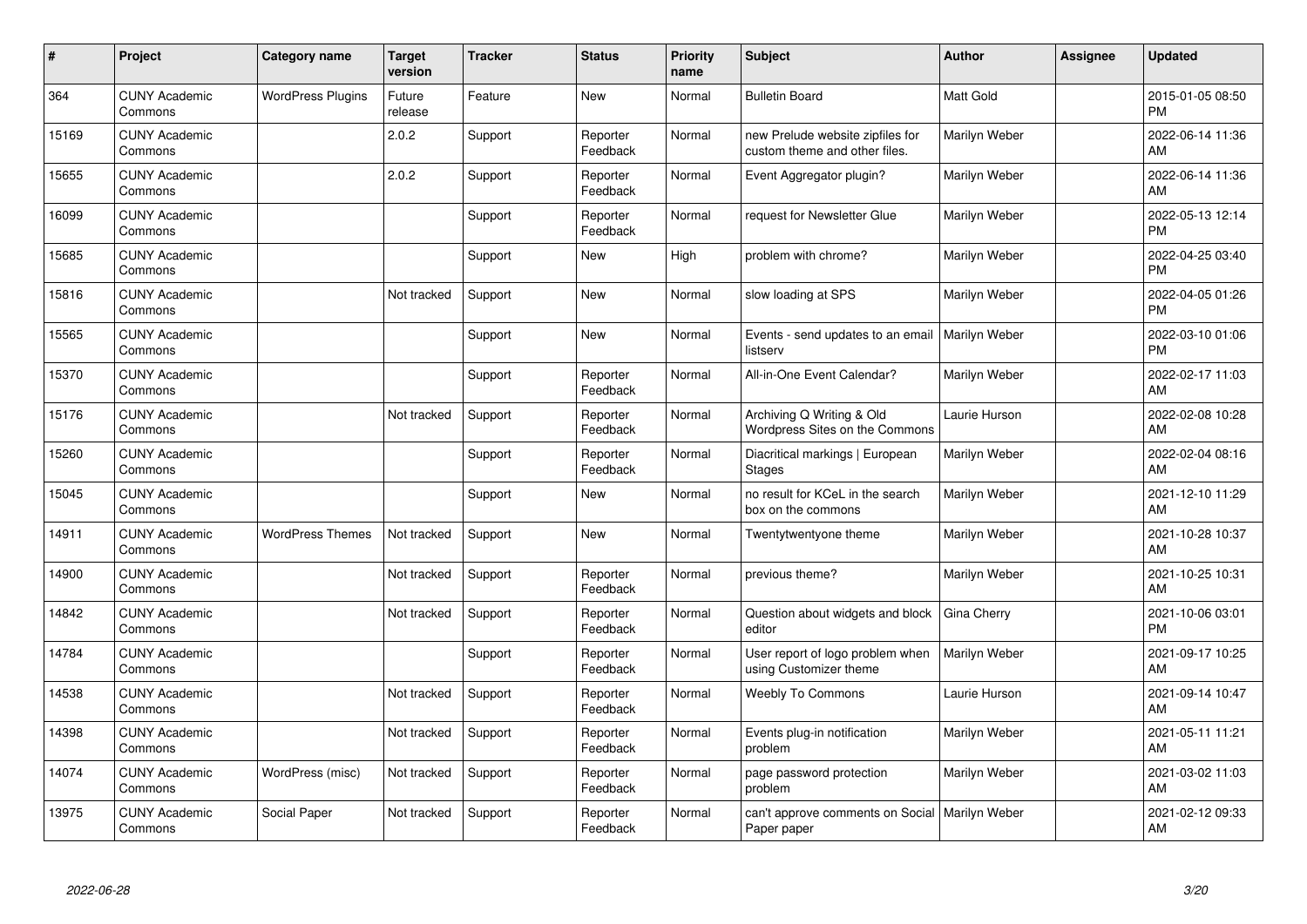| $\vert$ # | Project                         | <b>Category name</b>      | <b>Target</b><br>version | <b>Tracker</b> | <b>Status</b>        | <b>Priority</b><br>name | <b>Subject</b>                                                        | Author             | <b>Assignee</b>   | <b>Updated</b>                |
|-----------|---------------------------------|---------------------------|--------------------------|----------------|----------------------|-------------------------|-----------------------------------------------------------------------|--------------------|-------------------|-------------------------------|
| 13255     | <b>CUNY Academic</b><br>Commons |                           | Not tracked              | Support        | Reporter<br>Feedback | Normal                  | Accessibility problems                                                | Marilyn Weber      |                   | 2020-09-01 05:48<br><b>PM</b> |
| 13034     | <b>CUNY Academic</b><br>Commons |                           | Not tracked              | Support        | Reporter<br>Feedback | Normal                  | a site is asking people to join the<br>Commons to get a download      | Marilyn Weber      |                   | 2020-07-12 07:23<br>AM        |
| 12352     | <b>CUNY Academic</b><br>Commons |                           | Not tracked              | Support        | <b>New</b>           | Normal                  | "posts list" page builder block<br>option                             | Marilyn Weber      |                   | 2020-02-03 01:29<br><b>PM</b> |
| 12350     | <b>CUNY Academic</b><br>Commons | <b>Blogs (BuddyPress)</b> | Not tracked              | Support        | Reporter<br>Feedback | Normal                  | <b>URL</b> creation problem                                           | Marilyn Weber      |                   | 2020-02-03 11:27<br>AM        |
| 12328     | <b>CUNY Academic</b><br>Commons |                           | Not tracked              | Support        | <b>New</b>           | Normal                  | Sign up Code for Non-CUNY<br>Faculty                                  | Laurie Hurson      |                   | 2020-01-28 10:25<br>AM        |
| 11519     | <b>CUNY Academic</b><br>Commons |                           | Not tracked              | Support        | Assigned             | Normal                  | comment option not appearing                                          | Marilyn Weber      |                   | 2019-09-24 10:28<br>AM        |
| 11848     | <b>CUNY Academic</b><br>Commons |                           | Not tracked              | Support        | Hold                 | Normal                  | a Dean of Faculty wants to share<br>a large file                      | Marilyn Weber      |                   | 2019-09-24 08:44<br>AM        |
| 11788     | <b>CUNY Academic</b><br>Commons | <b>WordPress Plugins</b>  | Future<br>release        | Support        | Reporter<br>Feedback | Normal                  | Plugin Request - Browse Aloud                                         | scott voth         |                   | 2019-09-24 08:42<br>AM        |
| 10273     | <b>CUNY Academic</b><br>Commons | Registration              | Not tracked              | Support        | Reporter<br>Feedback | Normal                  | users combining CF and campus<br>address                              | Marilyn Weber      |                   | 2019-09-18 10:58<br>AM        |
| 11787     | <b>CUNY Academic</b><br>Commons |                           | Not tracked              | Support        | Reporter<br>Feedback | Normal                  | automated comments notifications   Marilyn Weber<br>on ZenDesk        |                    |                   | 2019-08-26 06:18<br><b>PM</b> |
| 11771     | <b>CUNY Academic</b><br>Commons |                           | Not tracked              | Support        | Reporter<br>Feedback | Normal                  | post displays in sections                                             | Marilyn Weber      |                   | 2019-08-20 10:34<br>AM        |
| 11509     | <b>CUNY Academic</b><br>Commons |                           | Not tracked              | Support        | Reporter<br>Feedback | Normal                  | deleted Page causing a Menu<br>problem?                               | Marilyn Weber      |                   | 2019-06-04 09:54<br>AM        |
| 10982     | <b>CUNY Academic</b><br>Commons | Domain Mapping            | Not tracked              | Support        | Reporter<br>Feedback | Normal                  | <b>CNAME</b> question                                                 | scott voth         |                   | 2019-01-22 04:29<br><b>PM</b> |
| 10657     | <b>CUNY Academic</b><br>Commons |                           | Not tracked              | Support        | Reporter<br>Feedback | Normal                  | child theme problems                                                  | Marilyn Weber      |                   | 2018-11-08 01:19<br><b>PM</b> |
| 11843     | <b>CUNY Academic</b><br>Commons | WordPress (misc)          | Future<br>release        | Design/UX      | New                  | Normal                  | Tweaking the Gutenberg Editor<br>Interface                            | Laurie Hurson      |                   | 2022-04-26 12:00<br><b>PM</b> |
| 2576      | <b>NYCDH Community</b><br>Site  |                           |                          | <b>Bug</b>     | Hold                 | Low                     | Test Next Button in Javascript<br><b>Tutorial Under Activities</b>    | <b>Mark Newton</b> | Alex Gil          | 2013-05-18 02:55<br><b>PM</b> |
| 2577      | <b>NYCDH Community</b><br>Site  |                           |                          | Feature        | Assigned             | Low                     | Investigate Potential to Add Links<br>to the Forum                    | <b>Mark Newton</b> | Alex Gil          | 2013-05-16 09:40<br><b>PM</b> |
| 11968     | JustPublics@365<br>MediaCamp    |                           |                          | Feature        | New                  | Normal                  | Nanoscience Retractable Display<br>Unit                               | Donald Cherry      | Bonnie<br>Eissner | 2021-02-19 08:50<br>AM        |
| 16307     | <b>CUNY Academic</b><br>Commons |                           |                          | Bug            | <b>New</b>           | Normal                  | Add brief messaging to<br>accept/decline group membership<br>requests | <b>Matt Gold</b>   | Boone<br>Gorges   | 2022-06-27 06:13<br><b>PM</b> |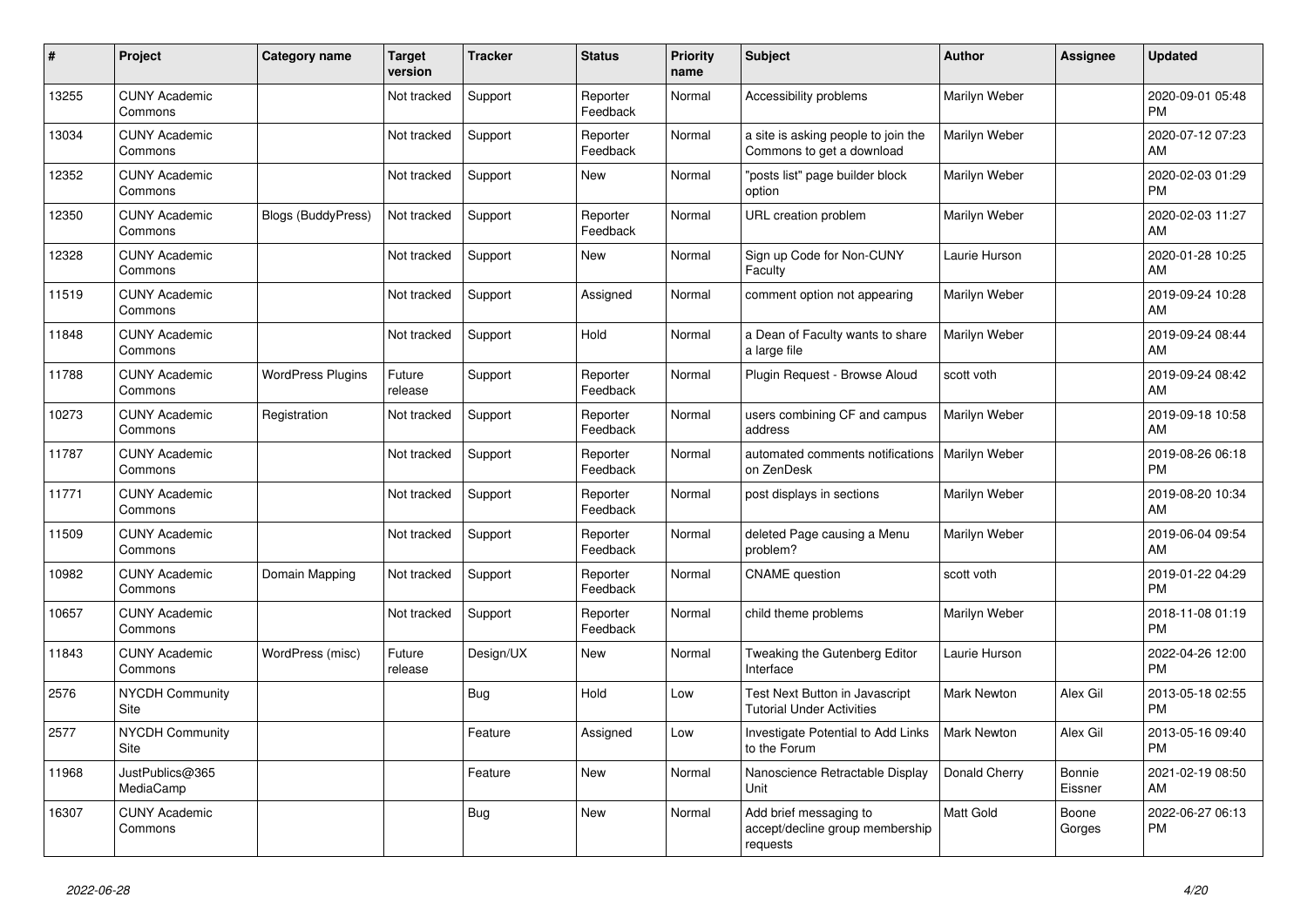| #     | Project                         | <b>Category name</b>       | <b>Target</b><br>version | <b>Tracker</b> | <b>Status</b>        | <b>Priority</b><br>name | <b>Subject</b>                                                                            | <b>Author</b>           | <b>Assignee</b> | <b>Updated</b>                |
|-------|---------------------------------|----------------------------|--------------------------|----------------|----------------------|-------------------------|-------------------------------------------------------------------------------------------|-------------------------|-----------------|-------------------------------|
| 16199 | <b>CUNY Academic</b><br>Commons | <b>Directories</b>         | 2.0.2                    | <b>Bug</b>     | <b>New</b>           | Normal                  | Removed "Semester" Filter from<br><b>Courses Directory</b>                                | Laurie Hurson           | Boone<br>Gorges | 2022-06-14 11:36<br>AM        |
| 15242 | <b>CUNY Academic</b><br>Commons | Performance                | Not tracked              | Bug            | Reporter<br>Feedback | Normal                  | Slugist site                                                                              | Raffi<br>Khatchadourian | Boone<br>Gorges | 2022-02-07 11:14<br>AM        |
| 14908 | <b>CUNY Academic</b><br>Commons | Performance                |                          | Bug            | <b>New</b>           | Normal                  | Stale object cache on cdev                                                                | Raymond Hoh             | Boone<br>Gorges | 2021-12-07 09:45<br>AM        |
| 14987 | <b>CUNY Academic</b><br>Commons | <b>WordPress Plugins</b>   | Future<br>release        | <b>Bug</b>     | New                  | Normal                  | Elementor update causes<br>database freeze-up                                             | Boone Gorges            | Boone<br>Gorges | 2021-11-29 12:02<br><b>PM</b> |
| 13949 | <b>CUNY Academic</b><br>Commons |                            | Not tracked              | <b>Bug</b>     | <b>New</b>           | Normal                  | Continued debugging of runaway<br>MySQL connections                                       | Matt Gold               | Boone<br>Gorges | 2021-09-14 10:42<br>AM        |
| 14483 | <b>CUNY Academic</b><br>Commons | WordPress - Media          | Not tracked              | <b>Bug</b>     | Reporter<br>Feedback | Normal                  | Wordpress PDF Embed Stopped<br>Working after JITP Media Clone                             | Patrick DeDauw          | Boone<br>Gorges | 2021-05-20 01:51<br><b>PM</b> |
| 14113 | <b>CUNY Academic</b><br>Commons | WordPress (misc)           | Future<br>release        | <b>Bug</b>     | Hold                 | Normal                  | Block Editor Not Working on this<br>page - Json error                                     | scott voth              | Boone<br>Gorges | 2021-03-05 11:01<br>AM        |
| 12438 | <b>CUNY Academic</b><br>Commons | Courses                    | Not tracked              | <b>Bug</b>     | <b>New</b>           | Normal                  | Site appearing twice                                                                      | Laurie Hurson           | Boone<br>Gorges | 2020-02-18 01:34<br><b>PM</b> |
| 10678 | <b>CUNY Academic</b><br>Commons |                            | Not tracked              | <b>Bug</b>     | Reporter<br>Feedback | High                    | Newsletter Plugin Not Sending<br><b>Out Newsletters</b>                                   | Mark Webb               | Boone<br>Gorges | 2019-09-16 09:38<br><b>PM</b> |
| 10794 | <b>CUNY Academic</b><br>Commons | Performance                | Not tracked              | Bug            | <b>New</b>           | Normal                  | Memcached connection<br>occasionally breaks                                               | <b>Boone Gorges</b>     | Boone<br>Gorges | 2018-12-06 03:30<br><b>PM</b> |
| 9926  | <b>CUNY Academic</b><br>Commons | <b>WordPress Plugins</b>   | Future<br>release        | Bug            | <b>New</b>           | Normal                  | twitter-mentions-as-comments<br>cron jobs can run long                                    | <b>Boone Gorges</b>     | Boone<br>Gorges | 2018-10-24 12:34<br><b>PM</b> |
| 9289  | <b>CUNY Academic</b><br>Commons | <b>WordPress Plugins</b>   | Future<br>release        | Bug            | Reporter<br>Feedback | Normal                  | <b>Email Users Plugin</b>                                                                 | Laurie Hurson           | Boone<br>Gorges | 2018-10-24 12:34<br><b>PM</b> |
| 9979  | <b>CUNY Academic</b><br>Commons | <b>Email Notifications</b> | Not tracked              | <b>Bug</b>     | Reporter<br>Feedback | Normal                  | Reports of slow email activation<br>emails                                                | <b>Matt Gold</b>        | Boone<br>Gorges | 2018-08-29 09:40<br><b>PM</b> |
| 10040 | <b>CUNY Academic</b><br>Commons | WordPress (misc)           | Not tracked              | <b>Bug</b>     | Reporter<br>Feedback | Normal                  | User doesn't see full list of themes                                                      | <b>Matt Gold</b>        | Boone<br>Gorges | 2018-07-25 10:12<br>AM        |
| 9515  | <b>CUNY Academic</b><br>Commons | <b>WordPress Plugins</b>   | Not tracked              | <b>Bug</b>     | Reporter<br>Feedback | Normal                  | Text to Speech plugin - "More<br>Slowly" checkbox not working                             | scott voth              | Boone<br>Gorges | 2018-06-13 02:26<br><b>PM</b> |
| 7981  | <b>CUNY Academic</b><br>Commons | Social Paper               | Future<br>release        | Bug            | <b>New</b>           | Normal                  | Social Paper comments should<br>not go to spam                                            | Luke Waltzer            | Boone<br>Gorges | 2018-04-16 03:52<br><b>PM</b> |
| 7663  | <b>CUNY Academic</b><br>Commons | Social Paper               | Future<br>release        | Bug            | <b>New</b>           | Normal                  | Social Paper notifications not<br>formatted correctly on secondary<br>sites               | <b>Boone Gorges</b>     | Boone<br>Gorges | 2018-04-16 03:52<br><b>PM</b> |
| 7022  | <b>CUNY Academic</b><br>Commons | Announcements              | Future<br>release        | <b>Bug</b>     | <b>New</b>           | Normal                  | Sitewide announcements should<br>be displayed on, and dismissable<br>from, mapped domains | <b>Boone Gorges</b>     | Boone<br>Gorges | 2018-03-22 10:18<br>AM        |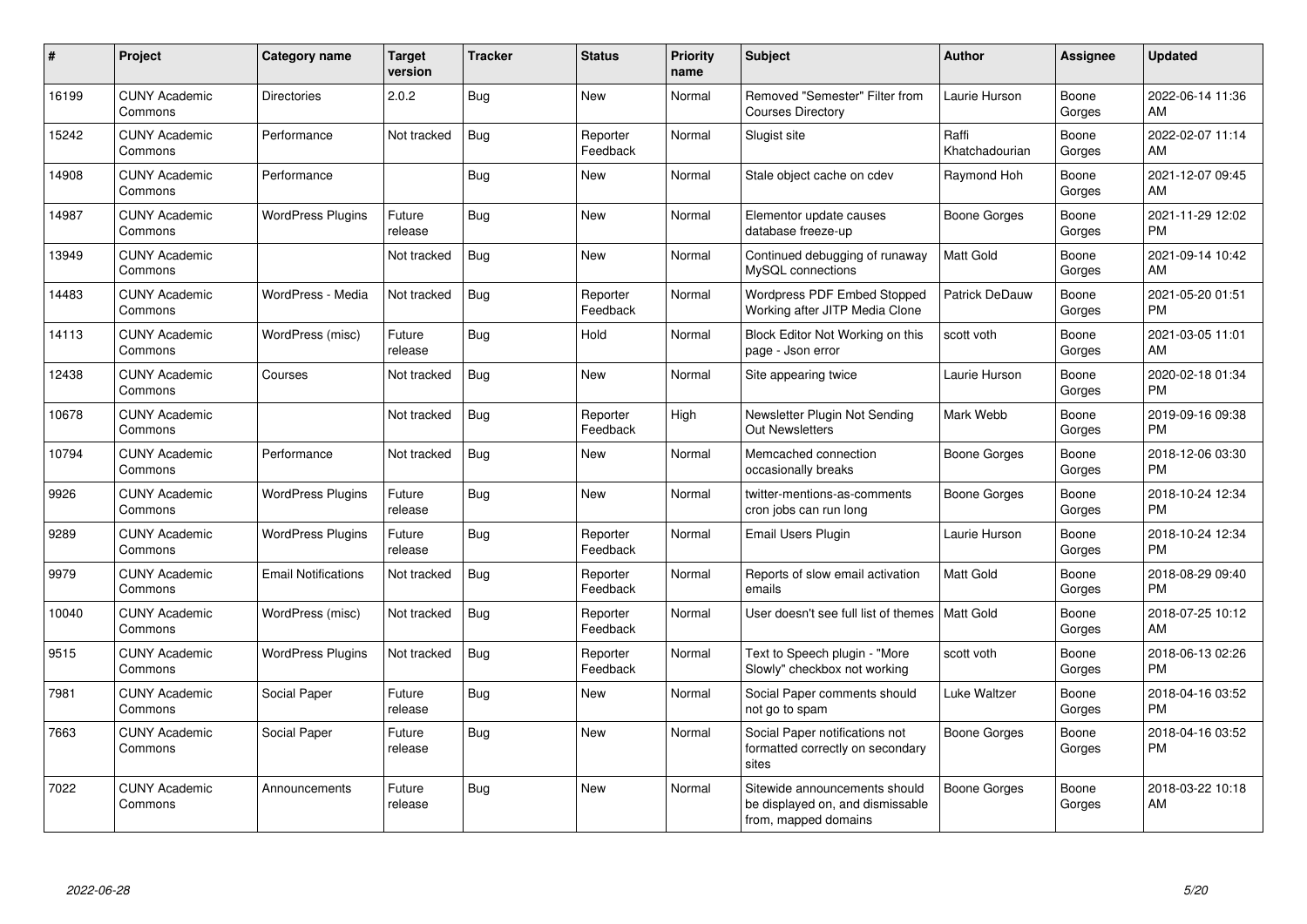| #     | Project                         | <b>Category name</b>       | Target<br>version | <b>Tracker</b> | <b>Status</b>        | <b>Priority</b><br>name | <b>Subject</b>                                                                                  | <b>Author</b>       | <b>Assignee</b> | <b>Updated</b>                |
|-------|---------------------------------|----------------------------|-------------------|----------------|----------------------|-------------------------|-------------------------------------------------------------------------------------------------|---------------------|-----------------|-------------------------------|
| 8675  | <b>CUNY Academic</b><br>Commons | <b>User Onboarding</b>     | Future<br>release | Bug            | Reporter<br>Feedback | Low                     | Add new User search screen calls<br>for the input of email address but<br>doesn't work with one | Paul Hebert         | Boone<br>Gorges | 2017-10-11 11:17<br>AM        |
| 3419  | <b>CUNY Academic</b><br>Commons | Group Invitations          | 1.6.14            | <b>Bug</b>     | Testing<br>Required  | Normal                  | Neatening the display of<br>messages on group requests                                          | Matt Gold           | Boone<br>Gorges | 2014-09-01 09:29<br><b>PM</b> |
| 2618  | <b>NYCDH Community</b><br>Site  |                            |                   | <b>Bug</b>     | Assigned             | Low                     | Mark blogs as spam when created   Matt Gold<br>by users marked as spam                          |                     | Boone<br>Gorges | 2013-06-09 11:38<br><b>PM</b> |
| 12121 | <b>CUNY Academic</b><br>Commons | <b>WordPress Plugins</b>   | 2.0.2             | Feature        | Reporter<br>Feedback | Normal                  | Embedding H5P Iframes on<br><b>Commons Site</b>                                                 | Laurie Hurson       | Boone<br>Gorges | 2022-06-14 11:36<br>AM        |
| 15604 | <b>CUNY Academic</b><br>Commons | <b>Email Notifications</b> | Future<br>release | Feature        | Assigned             | Normal                  | Restructure Commons Group<br>Digest Email Messages                                              | Matt Gold           | Boone<br>Gorges | 2022-05-26 10:45<br>AM        |
| 15883 | <b>CUNY Academic</b><br>Commons |                            | 2.1.0             | Feature        | <b>New</b>           | Normal                  | Release BPGES update                                                                            | Boone Gorges        | Boone<br>Gorges | 2022-05-26 10:39<br>AM        |
| 16092 | <b>CUNY Academic</b><br>Commons |                            | Future<br>release | Feature        | Hold                 | Normal                  | Don't show main site in Site<br>search results                                                  | Boone Gorges        | Boone<br>Gorges | 2022-05-17 03:12<br><b>PM</b> |
| 8835  | <b>CUNY Academic</b><br>Commons | <b>Blogs (BuddyPress)</b>  | Future<br>release | Feature        | New                  | Normal                  | Extend cuny.is shortlinks to sites                                                              | Luke Waltzer        | Boone<br>Gorges | 2022-04-26 11:59<br>AM        |
| 8900  | <b>CUNY Academic</b><br>Commons | Accessibility              | Future<br>release | Feature        | Assigned             | Normal                  | Look into tools to enforce<br>accessibility in WP environment                                   | Matt Gold           | Boone<br>Gorges | 2022-04-26 11:59<br>AM        |
| 8901  | <b>CUNY Academic</b><br>Commons | Accessibility              | Future<br>release | Feature        | Assigned             | Normal                  | Theme analysis for accessibility                                                                | Matt Gold           | Boone<br>Gorges | 2022-04-26 11:59<br>AM        |
| 14184 | <b>CUNY Academic</b><br>Commons | <b>Public Portfolio</b>    | Future<br>release | Feature        | New                  | Normal                  | Centralized mechanism for storing<br>Campus affiliations                                        | <b>Boone Gorges</b> | Boone<br>Gorges | 2022-01-04 11:35<br>AM        |
| 10226 | <b>CUNY Academic</b><br>Commons | Courses                    | Future<br>release | Feature        | New                  | Normal                  | Add "My Courses" to drop down<br>list                                                           | scott voth          | Boone<br>Gorges | 2021-11-19 12:42<br><b>PM</b> |
| 13835 | <b>CUNY Academic</b><br>Commons | WordPress (misc)           | Future<br>release | Feature        | <b>New</b>           | Normal                  | Allow OneSearch widget to have<br>'CUNY' as campus                                              | <b>Boone Gorges</b> | Boone<br>Gorges | 2021-11-19 12:39<br><b>PM</b> |
| 14309 | <b>CUNY Academic</b><br>Commons | Group Library              | Future<br>release | Feature        | New                  | Normal                  | Better handling of<br>bp_group_document file<br>download attempts when file is<br>not present   | Boone Gorges        | Boone<br>Gorges | 2021-11-19 12:28<br><b>PM</b> |
| 12042 | <b>CUNY Academic</b><br>Commons | <b>Email Notifications</b> | Future<br>release | Feature        | <b>New</b>           | Normal                  | Improved error logging for BPGES   Boone Gorges<br>send queue                                   |                     | Boone<br>Gorges | 2021-11-19 12:25<br><b>PM</b> |
| 13466 | <b>CUNY Academic</b><br>Commons | Cavalcade                  | Future<br>release | Feature        | <b>New</b>           | Normal                  | Automated cleanup for duplicate<br>Cavalcade tasks                                              | <b>Boone Gorges</b> | Boone<br>Gorges | 2020-10-13 05:24<br><b>PM</b> |
| 13370 | <b>CUNY Academic</b><br>Commons | Group Library              | Future<br>release | Feature        | <b>New</b>           | Normal                  | Library bulk deletion and folder<br>editing                                                     | Colin McDonald      | Boone<br>Gorges | 2020-10-13 10:41<br>AM        |
| 3002  | <b>CUNY Academic</b><br>Commons | Search                     | Future<br>release | Feature        | Assigned             | Normal                  | Overhaul CAC search by using<br>external search appliance                                       | Boone Gorges        | Boone<br>Gorges | 2020-07-15 03:05<br>PM        |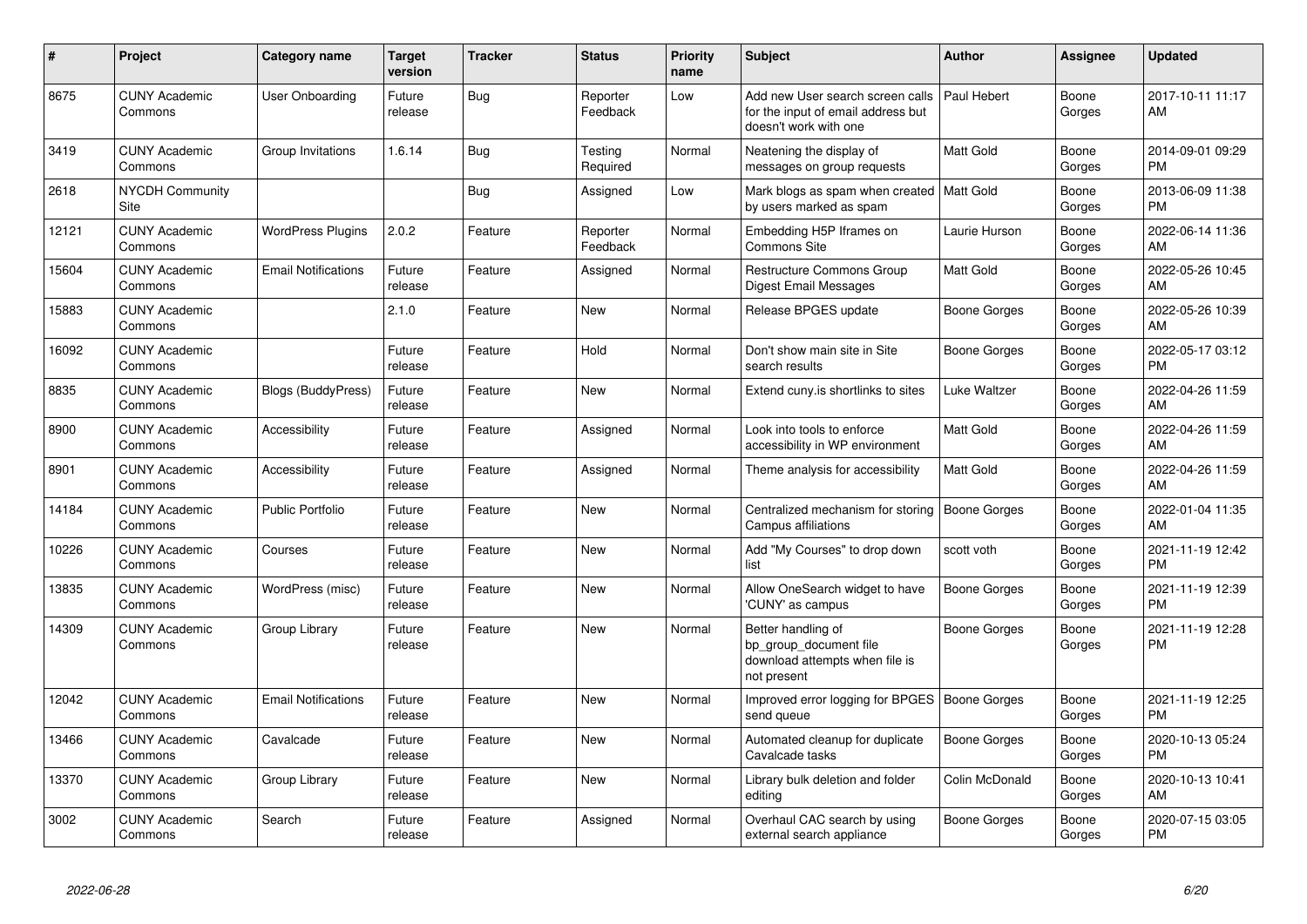| #     | Project                         | Category name            | <b>Target</b><br>version | <b>Tracker</b> | <b>Status</b>        | Priority<br>name | Subject                                                                                    | <b>Author</b>       | Assignee        | <b>Updated</b>                |
|-------|---------------------------------|--------------------------|--------------------------|----------------|----------------------|------------------|--------------------------------------------------------------------------------------------|---------------------|-----------------|-------------------------------|
| 12911 | <b>CUNY Academic</b><br>Commons |                          | Not tracked              | Feature        | <b>New</b>           | Normal           | Block access to xmlrpc.php based<br>on User-Agent                                          | Boone Gorges        | Boone<br>Gorges | 2020-06-09 05:12<br><b>PM</b> |
| 12091 | <b>CUNY Academic</b><br>Commons | <b>Group Files</b>       | Future<br>release        | Feature        | <b>New</b>           | Normal           | Improved pre-upload file<br>validation for bp-group-documents                              | <b>Boone Gorges</b> | Boone<br>Gorges | 2019-11-14 01:21<br><b>PM</b> |
| 11945 | <b>CUNY Academic</b><br>Commons | Reckoning                | Future<br>release        | Feature        | Reporter<br>Feedback | Normal           | Add Comments bubble to<br>Reckoning views                                                  | Boone Gorges        | Boone<br>Gorges | 2019-11-12 05:14<br><b>PM</b> |
| 8836  | <b>CUNY Academic</b><br>Commons | Blogs (BuddyPress)       | Future<br>release        | Feature        | Assigned             | Normal           | Redesign site launch process                                                               | Matt Gold           | Boone<br>Gorges | 2019-10-03 02:49<br><b>PM</b> |
| 11531 | <b>CUNY Academic</b><br>Commons | Events                   | Future<br>release        | Feature        | New                  | Normal           | Main Events calendar should<br>include non-public events that<br>user has access to        | scott voth          | Boone<br>Gorges | 2019-06-11 10:00<br>AM        |
| 10368 | <b>CUNY Academic</b><br>Commons |                          | Future<br>release        | Feature        | Assigned             | Normal           | Use ORCID data to populate<br>academic profile page                                        | Stephen Francoeur   | Boone<br>Gorges | 2018-09-25 01:53<br><b>PM</b> |
| 9947  | <b>CUNY Academic</b><br>Commons | <b>WordPress Plugins</b> | Future<br>release        | Feature        | Reporter<br>Feedback | Normal           | Install H5P quiz plugin                                                                    | Matt Gold           | Boone<br>Gorges | 2018-09-11 11:01<br>AM        |
| 9895  | <b>CUNY Academic</b><br>Commons | Onboarding               | Future<br>release        | Feature        | Assigned             | Normal           | Add "Accept Invitation"<br>link/button/function to Group<br>and/or Site invitation emails? | Luke Waltzer        | Boone<br>Gorges | 2018-06-07 12:42<br><b>PM</b> |
| 3768  | <b>CUNY Academic</b><br>Commons | <b>Public Portfolio</b>  | Future<br>release        | Feature        | Assigned             | Normal           | Institutions/Past positions on<br>public portfolios                                        | <b>Matt Gold</b>    | Boone<br>Gorges | 2018-04-23 10:44<br>AM        |
| 3580  | <b>CUNY Academic</b><br>Commons | Group Blogs              | Future<br>release        | Feature        | New                  | Normal           | Multiple blogs per group                                                                   | Boone Gorges        | Boone<br>Gorges | 2018-02-20 02:02<br><b>PM</b> |
| 3615  | <b>CUNY Academic</b><br>Commons | Redmine                  | Not tracked              | Feature        | <b>New</b>           | Low              | Create Redmine issues via email                                                            | Dominic Giglio      | Boone<br>Gorges | 2017-11-16 11:36<br>AM        |
| 8756  | <b>CUNY Academic</b><br>Commons | Group Blogs              | Future<br>release        | Feature        | Hold                 | Normal           | Connect multiple blogs to one<br>group?                                                    | Matt Gold           | Boone<br>Gorges | 2017-09-30 10:42<br>AM        |
| 4481  | <b>CUNY Academic</b><br>Commons | Events                   | Future<br>release        | Feature        | New                  | Normal           | Group admins/mods should have<br>the ability to unlink an event from<br>the group          | <b>Boone Gorges</b> | Boone<br>Gorges | 2017-04-24 03:53<br><b>PM</b> |
| 4980  | <b>CUNY Academic</b><br>Commons | Home Page                | Future<br>release        | Feature        | Assigned             | Normal           | CAC Featured Content -- Adding<br>Randomization                                            | <b>Matt Gold</b>    | Boone<br>Gorges | 2016-12-12 03:01<br><b>PM</b> |
| 5234  | <b>CUNY Academic</b><br>Commons | Membership               | Future<br>release        | Feature        | Assigned             | Normal           | Write Unconfirmed patch for WP                                                             | Boone Gorges        | Boone<br>Gorges | 2016-10-24 11:18<br>AM        |
| 6389  | <b>CUNY Academic</b><br>Commons | <b>BuddyPress Docs</b>   | Future<br>release        | Feature        | <b>New</b>           | Low              | Make Discussion Area Visible<br>When Editing a Doc                                         | Luke Waltzer        | Boone<br>Gorges | 2016-10-21 04:16<br><b>PM</b> |
| 1417  | <b>CUNY Academic</b><br>Commons | <b>BuddyPress Docs</b>   | Future<br>release        | Feature        | Assigned             | Low              | <b>Bulk actions for BuddyPress Docs</b>                                                    | <b>Boone Gorges</b> | Boone<br>Gorges | 2016-10-17 10:41<br><b>PM</b> |
| 5696  | <b>CUNY Academic</b><br>Commons | Events                   | Future<br>release        | Feature        | Assigned             | Normal           | Events Calendar - display options<br>/ calendar aggregation                                | Matt Gold           | Boone<br>Gorges | 2016-10-13 11:44<br>AM        |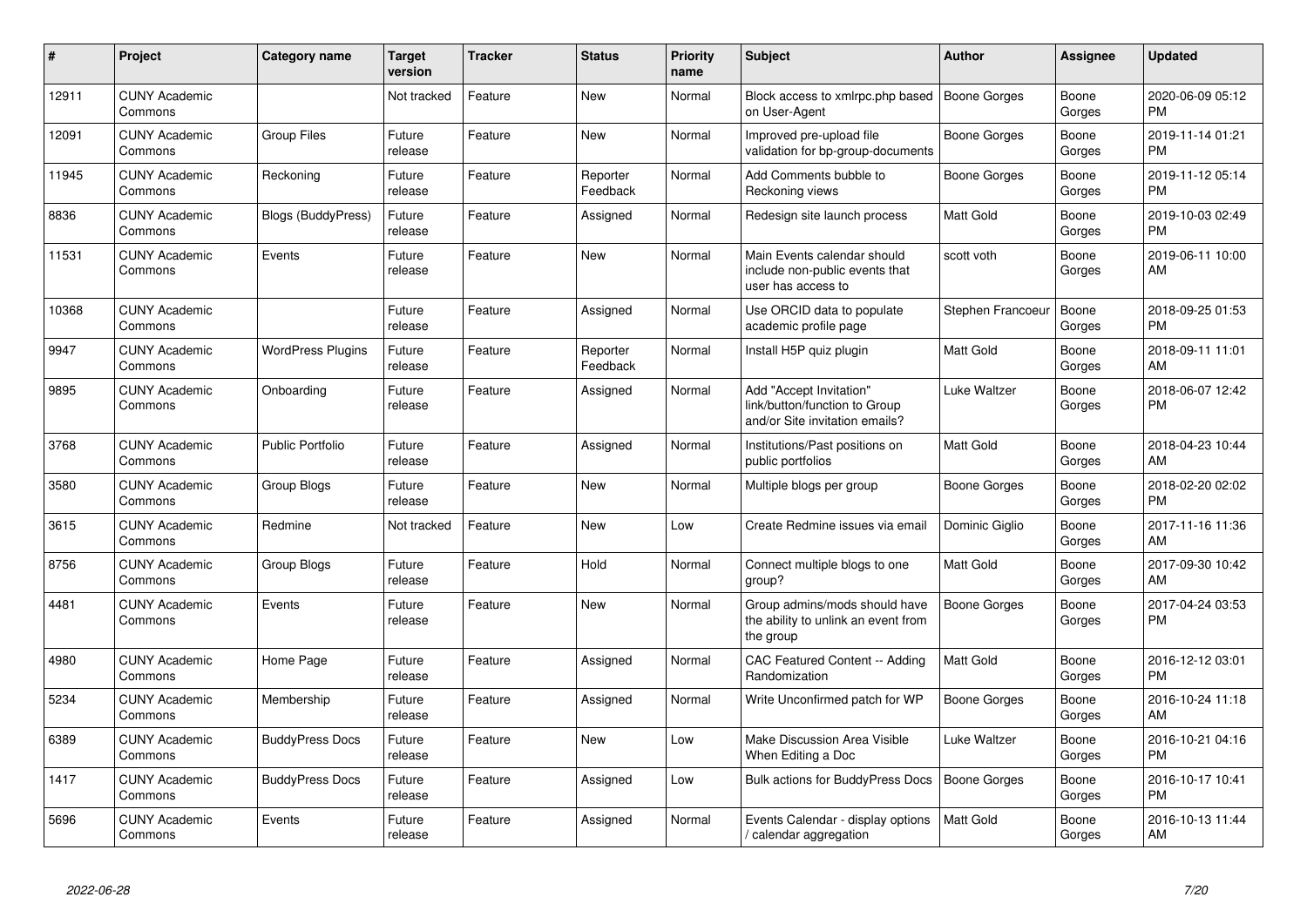| #    | <b>Project</b>                  | Category name                  | <b>Target</b><br>version | <b>Tracker</b> | <b>Status</b> | Priority<br>name | <b>Subject</b>                                                              | <b>Author</b>       | Assignee        | <b>Updated</b>                |
|------|---------------------------------|--------------------------------|--------------------------|----------------|---------------|------------------|-----------------------------------------------------------------------------|---------------------|-----------------|-------------------------------|
| 5052 | <b>CUNY Academic</b><br>Commons | Social Paper                   | Future<br>release        | Feature        | <b>New</b>    | Low              | Sentence by sentence or line by<br>line comments (SP suggestion #3)         | Marilyn Weber       | Boone<br>Gorges | 2016-02-11 10:24<br><b>PM</b> |
| 3230 | <b>CUNY Academic</b><br>Commons | Internal Tools and<br>Workflow | Not tracked              | Feature        | Assigned      | High             | Scripts for quicker<br>provisioning/updating of<br>development environments | Boone Gorges        | Boone<br>Gorges | 2016-01-26 04:54<br><b>PM</b> |
| 1167 | <b>CUNY Academic</b><br>Commons | <b>Email Invitations</b>       | Future<br>release        | Feature        | <b>New</b>    | Low              | Allow email invitations to be<br>resent                                     | Boone Gorges        | Boone<br>Gorges | 2015-11-12 12:53<br>AM        |
| 554  | <b>CUNY Academic</b><br>Commons | BuddyPress (misc)              | Future<br>release        | Feature        | Assigned      | Normal           | Add Trackback notifications to<br>site-wide activity feed                   | <b>Matt Gold</b>    | Boone<br>Gorges | 2015-11-09 06:19<br><b>PM</b> |
| 287  | <b>CUNY Academic</b><br>Commons | WordPress (misc)               | Future<br>release        | Feature        | Assigned      | Normal           | Create troubleshooting tool for<br>account sign-up                          | <b>Matt Gold</b>    | Boone<br>Gorges | 2015-11-09 06:17<br><b>PM</b> |
| 2523 | <b>CUNY Academic</b><br>Commons | <b>BuddyPress Docs</b>         | Future<br>release        | Feature        | Assigned      | Normal           | Allow Users to Upload Images to<br><b>BP</b> Docs                           | <b>Matt Gold</b>    | Boone<br>Gorges | 2015-11-09 06:14<br><b>PM</b> |
| 1744 | <b>CUNY Academic</b><br>Commons | <b>BuddyPress Docs</b>         | Future<br>release        | Feature        | Assigned      | Normal           | Spreadsheet-style Docs                                                      | Boone Gorges        | Boone<br>Gorges | 2015-11-09 06:13<br><b>PM</b> |
| 1460 | <b>CUNY Academic</b><br>Commons | Analytics                      | Future<br>release        | Feature        | Assigned      | Normal           | Update System Report                                                        | <b>Brian Foote</b>  | Boone<br>Gorges | 2015-11-09 06:13<br><b>PM</b> |
| 2610 | <b>CUNY Academic</b><br>Commons | Group Invitations              | Future<br>release        | Feature        | Assigned      | Low              | Request: Custom invitation<br>message to group invites                      | local admin         | Boone<br>Gorges | 2015-11-09 06:13<br><b>PM</b> |
| 2325 | <b>CUNY Academic</b><br>Commons | BuddyPress (misc)              | Future<br>release        | Feature        | Assigned      | Low              | Profile should have separate<br>fields for first/last names                 | local admin         | Boone<br>Gorges | 2015-11-09 06:09<br><b>PM</b> |
| 2013 | <b>CUNY Academic</b><br>Commons | <b>Public Portfolio</b>        | Future<br>release        | Feature        | Assigned      | Low              | Have Profile Privacy Options<br>show up only for filled-in fields           | <b>Matt Gold</b>    | Boone<br>Gorges | 2015-11-09 06:09<br><b>PM</b> |
| 1165 | <b>CUNY Academic</b><br>Commons | <b>Email Invitations</b>       | Future<br>release        | Feature        | Assigned      | Low              | Allow saved lists of invitees under<br><b>Send Invites</b>                  | <b>Boone Gorges</b> | Boone<br>Gorges | 2015-11-09 06:03<br><b>PM</b> |
| 1166 | <b>CUNY Academic</b><br>Commons | <b>Email Invitations</b>       | Future<br>release        | Feature        | <b>New</b>    | Low              | Better organizational tools for<br>Sent Invites                             | Boone Gorges        | Boone<br>Gorges | 2015-11-09 06:02<br><b>PM</b> |
| 519  | <b>CUNY Academic</b><br>Commons | <b>BuddyPress Docs</b>         | Future<br>release        | Feature        | Assigned      | Low              | TOC for individual docs - for new<br>BP "wiki-like" plugin                  | scott voth          | Boone<br>Gorges | 2015-11-09 05:54<br><b>PM</b> |
| 1422 | <b>CUNY Academic</b><br>Commons | <b>BuddyPress Docs</b>         | Future<br>release        | Feature        | Assigned      | Normal           | Make "created Doc" activity icons<br>non-mini                               | Boone Gorges        | Boone<br>Gorges | 2015-11-09 05:48<br><b>PM</b> |
| 618  | <b>CUNY Academic</b><br>Commons | <b>BuddyPress Docs</b>         | Future<br>release        | Feature        | Assigned      | Normal           | BuddyPress Docs: export formats                                             | <b>Boone Gorges</b> | Boone<br>Gorges | 2015-11-09 05:38<br><b>PM</b> |
| 4238 | <b>CUNY Academic</b><br>Commons | Events                         | Future<br>release        | Feature        | Assigned      | Normal           | Copy Events to Other Groups?                                                | Matt Gold           | Boone<br>Gorges | 2015-07-02 10:08<br>AM        |
| 4053 | <b>CUNY Academic</b><br>Commons | Events                         | Future<br>release        | Feature        | Assigned      | Normal           | Create new tab for past events                                              | Matt Gold           | Boone<br>Gorges | 2015-05-12 02:10<br><b>PM</b> |
| 3308 | <b>CUNY Academic</b><br>Commons | Group Invitations              | Future<br>release        | Feature        | Assigned      | Normal           | Allow members to rescind group<br>invitations                               | <b>Matt Gold</b>    | Boone<br>Gorges | 2015-04-01 08:53<br><b>PM</b> |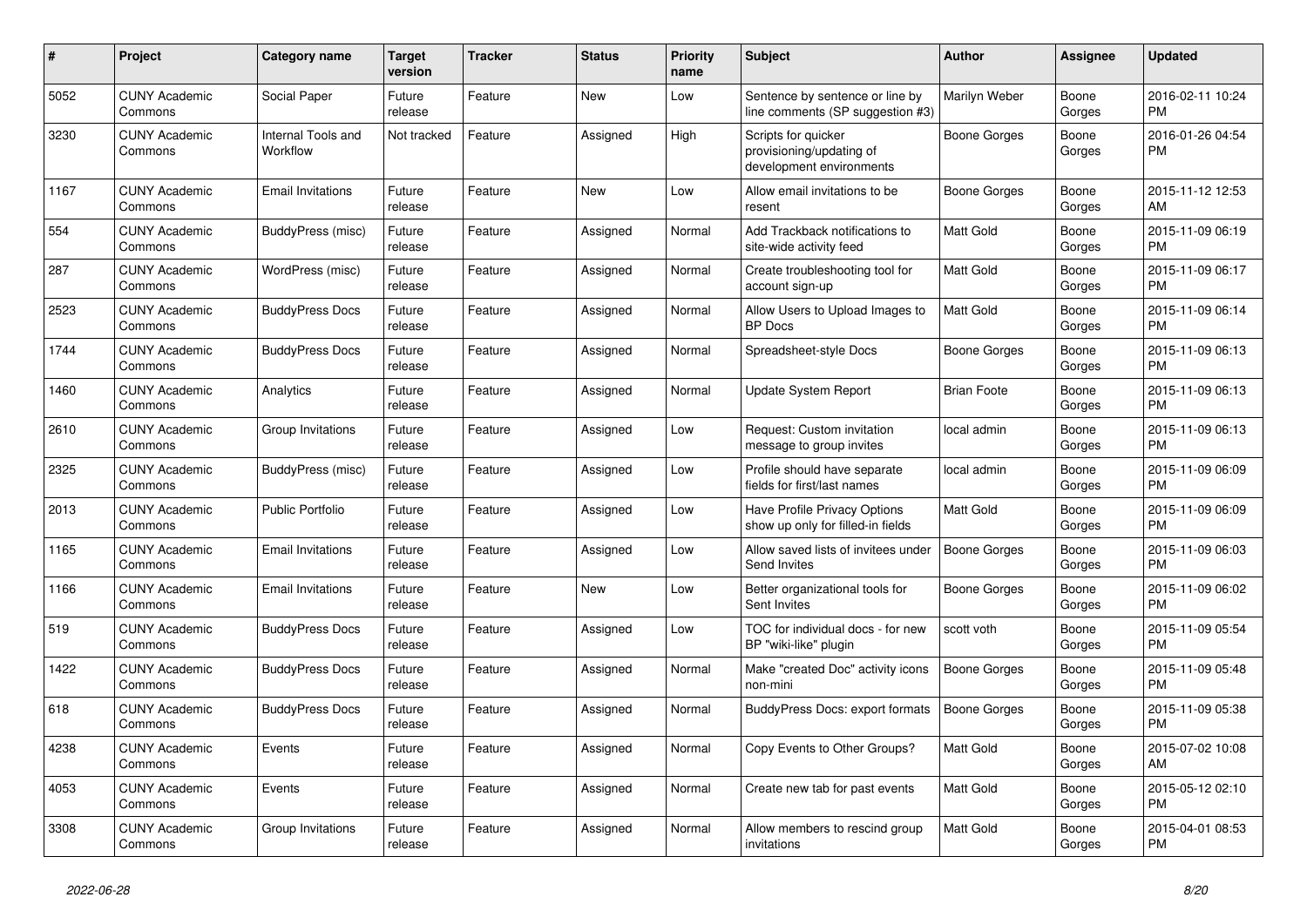| #    | Project                         | <b>Category name</b>     | <b>Target</b><br>version | <b>Tracker</b> | <b>Status</b> | <b>Priority</b><br>name | <b>Subject</b>                                                                 | Author              | <b>Assignee</b> | <b>Updated</b>                |
|------|---------------------------------|--------------------------|--------------------------|----------------|---------------|-------------------------|--------------------------------------------------------------------------------|---------------------|-----------------|-------------------------------|
| 3759 | <b>CUNY Academic</b><br>Commons | WordPress (misc)         | Future<br>release        | Feature        | Assigned      | Normal                  | Review Interface for Adding Users   Matt Gold<br>to Blogs                      |                     | Boone<br>Gorges | 2015-03-24 05:52<br><b>PM</b> |
| 3042 | <b>CUNY Academic</b><br>Commons | <b>Public Portfolio</b>  | Future<br>release        | Feature        | Assigned      | Normal                  | Browsing member interests                                                      | Matt Gold           | Boone<br>Gorges | 2015-03-21 09:04<br><b>PM</b> |
| 2753 | <b>CUNY Academic</b><br>Commons | <b>Public Portfolio</b>  | Future<br>release        | Feature        | New           | Normal                  | Create actual actual tagification in<br>academic interests and other<br>fields | Micki Kaufman       | Boone<br>Gorges | 2015-01-05 08:52<br><b>PM</b> |
| 1562 | <b>CUNY Academic</b><br>Commons | <b>WordPress Plugins</b> | Future<br>release        | Feature        | Assigned      | Low                     | Play with NYT Collaborative<br><b>Authoring Tool</b>                           | Matt Gold           | Boone<br>Gorges | 2015-01-05 08:47<br><b>PM</b> |
| 658  | <b>CUNY Academic</b><br>Commons | <b>WordPress Plugins</b> | Future<br>release        | Feature        | Assigned      | Normal                  | Rebulid Sitewide Tag Suggestion                                                | <b>Matt Gold</b>    | Boone<br>Gorges | 2015-01-05 08:47<br><b>PM</b> |
| 3475 | <b>CUNY Academic</b><br>Commons | Events                   | Future<br>release        | Feature        | Assigned      | Normal                  | Request to add plugin to<br>streamline room<br>booking/appointment booking     | Naomi Barrettara    | Boone<br>Gorges | 2014-12-01 05:14<br><b>PM</b> |
| 3193 | <b>CUNY Academic</b><br>Commons | Group Forums             | Future<br>release        | Feature        | Assigned      | Normal                  | bbPress 2.x dynamic roles and<br><b>RBE</b>                                    | Boone Gorges        | Boone<br>Gorges | 2014-09-30 01:30<br><b>PM</b> |
| 2223 | <b>CUNY Academic</b><br>Commons | <b>WordPress Plugins</b> | Future<br>release        | Feature        | Assigned      | Low                     | Add Participad to the CUNY<br><b>Academic Commons</b>                          | Matt Gold           | Boone<br>Gorges | 2014-09-17 10:03<br><b>PM</b> |
| 3220 | <b>CUNY Academic</b><br>Commons | <b>Public Portfolio</b>  | Future<br>release        | Feature        | Assigned      | Normal                  | Add indent/outdent option to<br>Formatting Buttons on Profile<br>Page          | Matt Gold           | Boone<br>Gorges | 2014-05-21 10:39<br><b>PM</b> |
| 1888 | <b>CUNY Academic</b><br>Commons | Home Page                | Future<br>release        | Feature        | Assigned      | Normal                  | Refactor BP MPO Activity Filter to<br>support proper pagination                | Sarah Morgano       | Boone<br>Gorges | 2014-05-01 07:11<br><b>PM</b> |
| 3080 | <b>CUNY Academic</b><br>Commons | <b>Group Files</b>       | Future<br>release        | Feature        | Assigned      | Low                     | Create a system to keep track of<br>file changes                               | Matt Gold           | Boone<br>Gorges | 2014-02-26 10:04<br><b>PM</b> |
| 3048 | <b>CUNY Academic</b><br>Commons | <b>Public Portfolio</b>  | Future<br>release        | Feature        | New           | Low                     | Images for rich text profile fields                                            | <b>Boone Gorges</b> | Boone<br>Gorges | 2014-02-19 12:56<br><b>PM</b> |
| 1508 | <b>CUNY Academic</b><br>Commons | WordPress (misc)         | Future<br>release        | Feature        | Assigned      | Normal                  | Share login cookies across<br>mapped domains                                   | <b>Boone Gorges</b> | Boone<br>Gorges | 2012-07-02 12:12<br><b>PM</b> |
| 599  | <b>CUNY Academic</b><br>Commons | BuddyPress (misc)        | Future<br>release        | Feature        | Assigned      | Normal                  | Consider adding rating plugins for<br><b>BuddyPress/BBPress</b>                | Matt Gold           | Boone<br>Gorges | 2011-08-22 06:50<br><b>PM</b> |
| 585  | <b>CUNY Academic</b><br>Commons | Group Forums             | Future<br>release        | Feature        | Assigned      | Normal                  | Merge Forum Topics                                                             | Sarah Morgano       | Boone<br>Gorges | 2011-07-06 04:11<br><b>PM</b> |
| 635  | <b>CUNY Academic</b><br>Commons | BuddyPress (misc)        | Future<br>release        | Feature        | Assigned      | Normal                  | Big Blue Button -<br>Videoconferencing in Groups and<br><b>Blogs</b>           | Matt Gold           | Boone<br>Gorges | 2011-03-14 03:24<br><b>PM</b> |
| 500  | <b>CUNY Academic</b><br>Commons | BuddyPress (misc)        | Future<br>release        | Feature        | Assigned      | Normal                  | Export Group Data                                                              | Matt Gold           | Boone<br>Gorges | 2010-12-19 12:09<br><b>PM</b> |
| 435  | <b>CUNY Academic</b><br>Commons | BuddyPress (misc)        | Future<br>release        | Feature        | Assigned      | Normal                  | Include Avatar Images in Forum<br><b>Post Notification Emails</b>              | Matt Gold           | Boone<br>Gorges | 2010-12-08 12:40<br>PM        |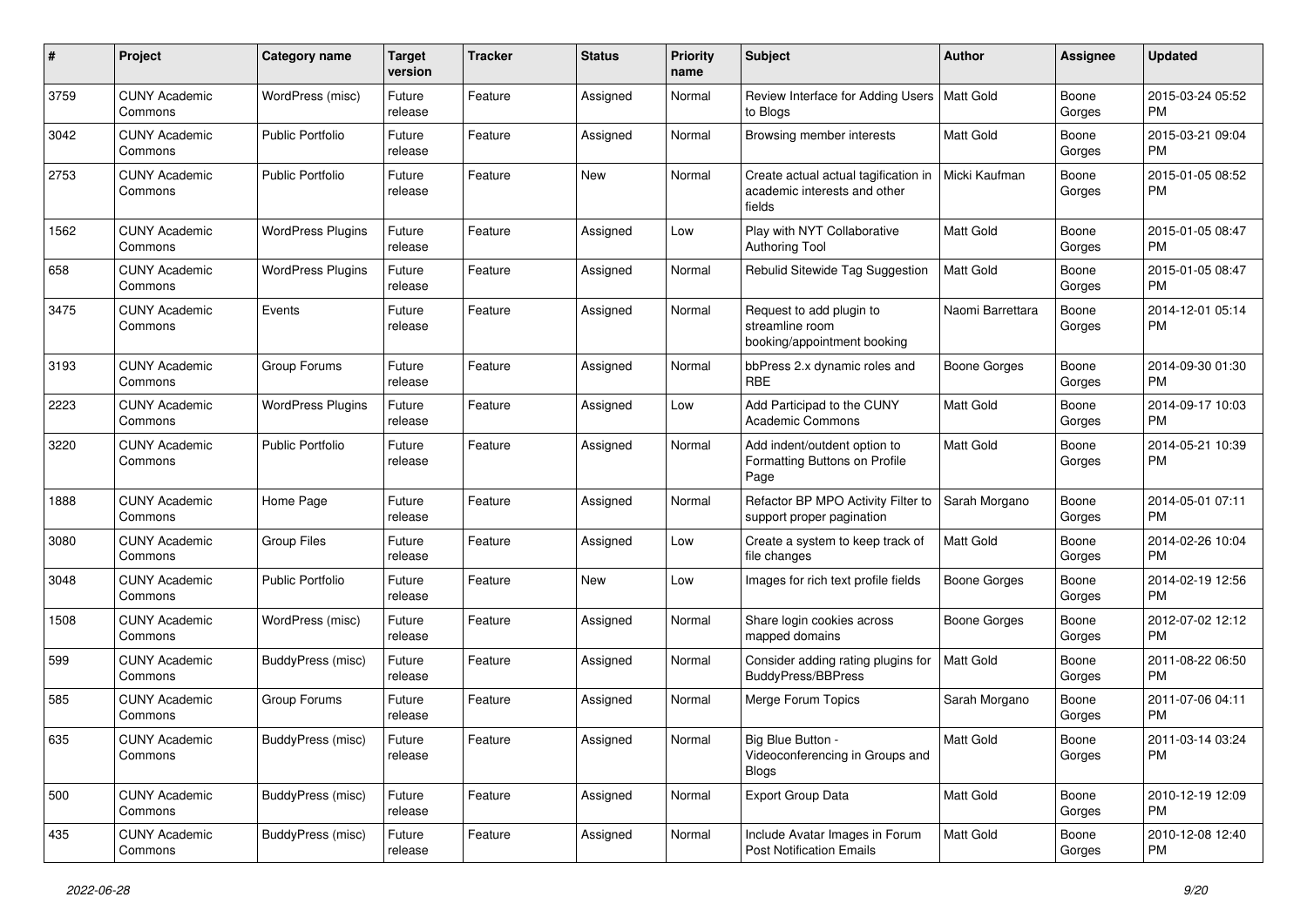| $\#$  | Project                         | Category name            | <b>Target</b><br>version | <b>Tracker</b> | <b>Status</b>        | <b>Priority</b><br>name | <b>Subject</b>                                                     | Author                  | <b>Assignee</b> | <b>Updated</b>                |
|-------|---------------------------------|--------------------------|--------------------------|----------------|----------------------|-------------------------|--------------------------------------------------------------------|-------------------------|-----------------|-------------------------------|
| 377   | <b>CUNY Academic</b><br>Commons | BuddyPress (misc)        | Future<br>release        | Feature        | Assigned             | Normal                  | Like buttons                                                       | <b>Matt Gold</b>        | Boone<br>Gorges | 2010-11-16 05:13<br><b>PM</b> |
| 58    | <b>CUNY Academic</b><br>Commons | BuddyPress (misc)        | Future<br>release        | Feature        | Assigned             | Low                     | Make member search sortable by<br>last name                        | Roberta Brody           | Boone<br>Gorges | 2010-08-26 02:38<br><b>PM</b> |
| 15767 | <b>CUNY Academic</b><br>Commons | WordPress (misc)         |                          | Support        | <b>New</b>           | Normal                  | Site loading slowly                                                | scott voth              | Boone<br>Gorges | 2022-04-04 08:56<br><b>PM</b> |
| 11496 | <b>CUNY Academic</b><br>Commons | <b>Public Portfolio</b>  | 1.15.2                   | Support        | <b>New</b>           | Normal                  | Replace Twitter Icon on Member<br>Portfolio page                   | scott voth              | Boone<br>Gorges | 2019-06-06 01:03<br><b>PM</b> |
| 11386 | <b>CUNY Academic</b><br>Commons | WordPress - Media        | Not tracked              | Support        | Reporter<br>Feedback | Normal                  | disappearing images                                                | scott voth              | Boone<br>Gorges | 2019-05-14 10:32<br>AM        |
| 11449 | <b>CUNY Academic</b><br>Commons | WordPress - Media        | Not tracked              | Support        | Reporter<br>Feedback | Normal                  | Cloning Media Library for JITP<br>from Staging to Production Site  | Patrick DeDauw          | Boone<br>Gorges | 2019-05-13 12:00<br><b>PM</b> |
| 9941  | <b>CUNY Academic</b><br>Commons | Wiki                     | Not tracked              | Support        | Assigned             | Normal                  | Wiki functionality                                                 | <b>Matt Gold</b>        | Boone<br>Gorges | 2018-06-26 10:57<br>AM        |
| 9207  | <b>CUNY Academic</b><br>Commons |                          | Future<br>release        | Support        | Reporter<br>Feedback | Normal                  | display dashboards made in<br>Tableau?                             | Marilyn Weber           | Boone<br>Gorges | 2018-04-10 10:42<br>AM        |
| 9211  | <b>CUNY Academic</b><br>Commons | <b>WordPress Plugins</b> | Future<br>release        | Support        | Reporter<br>Feedback | Normal                  | Auto-Role Setting in Forum Plugin<br><b>Causing Some Confusion</b> | Luke Waltzer            | Boone<br>Gorges | 2018-03-13 11:44<br>AM        |
| 14504 | <b>CUNY Academic</b><br>Commons |                          | Not tracked              | Publicity      | Reporter<br>Feedback | Normal                  | Adding showcases to home page<br>menu                              | Laurie Hurson           | Boone<br>Gorges | 2022-01-19 03:26<br>PM        |
| 6014  | <b>CUNY Academic</b><br>Commons | Publicity                | Future<br>release        | Publicity      | Reporter<br>Feedback | Normal                  | Google search listing                                              | Matt Gold               | Boone<br>Gorges | 2016-09-21 03:48<br><b>PM</b> |
| 15210 | <b>CUNY Academic</b><br>Commons | Analytics                | Not tracked              | Design/UX      | <b>New</b>           | Normal                  | Google Analytics improvements                                      | Colin McDonald          | Boone<br>Gorges | 2022-05-24 10:47<br>AM        |
| 5182  | <b>CUNY Academic</b><br>Commons | Social Paper             | Future<br>release        | Design/UX      | <b>New</b>           | Normal                  | "Publishing" a private paper on<br>social paper?                   | Raffi<br>Khatchadourian | Boone<br>Gorges | 2016-10-13 04:12<br><b>PM</b> |
| 4903  | <b>CUNY Academic</b><br>Commons | Events                   | Future<br>release        | Design/UX      | Assigned             | Normal                  | Improving visual appearance of<br>event calendars                  | <b>Matt Gold</b>        | Boone<br>Gorges | 2016-10-13 11:51<br>AM        |
| 4592  | <b>CUNY Academic</b><br>Commons | Events                   | Future<br>release        | Design/UX      | <b>New</b>           | Normal                  | Event Creation - Venue Dropdown<br>Slow                            | Samantha Raddatz        | Boone<br>Gorges | 2015-09-14 04:56<br><b>PM</b> |
| 5827  | <b>CUNY Academic</b><br>Commons | <b>Public Portfolio</b>  | Future<br>release        | <b>Bug</b>     | Assigned             | Normal                  | Academic Interests square<br>bracket links not working             | scott voth              | Chris Stein     | 2016-08-11 11:59<br><b>PM</b> |
| 10354 | <b>CUNY Academic</b><br>Commons | <b>Public Portfolio</b>  | Future<br>release        | Feature        | <b>New</b>           | Normal                  | Opt out of Having a Profile Page                                   | scott voth              | Chris Stein     | 2020-05-12 10:43<br>AM        |
| 1544  | <b>CUNY Academic</b><br>Commons | Groups (misc)            | Future<br>release        | Feature        | Reporter<br>Feedback | Normal                  | Group Filtering and Sorting                                        | <b>Matt Gold</b>        | Chris Stein     | 2019-03-01 02:25<br><b>PM</b> |
| 9028  | <b>CUNY Academic</b><br>Commons | Onboarding               | Future<br>release        | Feature        | Assigned             | Normal                  | suggest groups to new members<br>during the registration process   | <b>Matt Gold</b>        | Chris Stein     | 2018-10-24 12:34<br>PM        |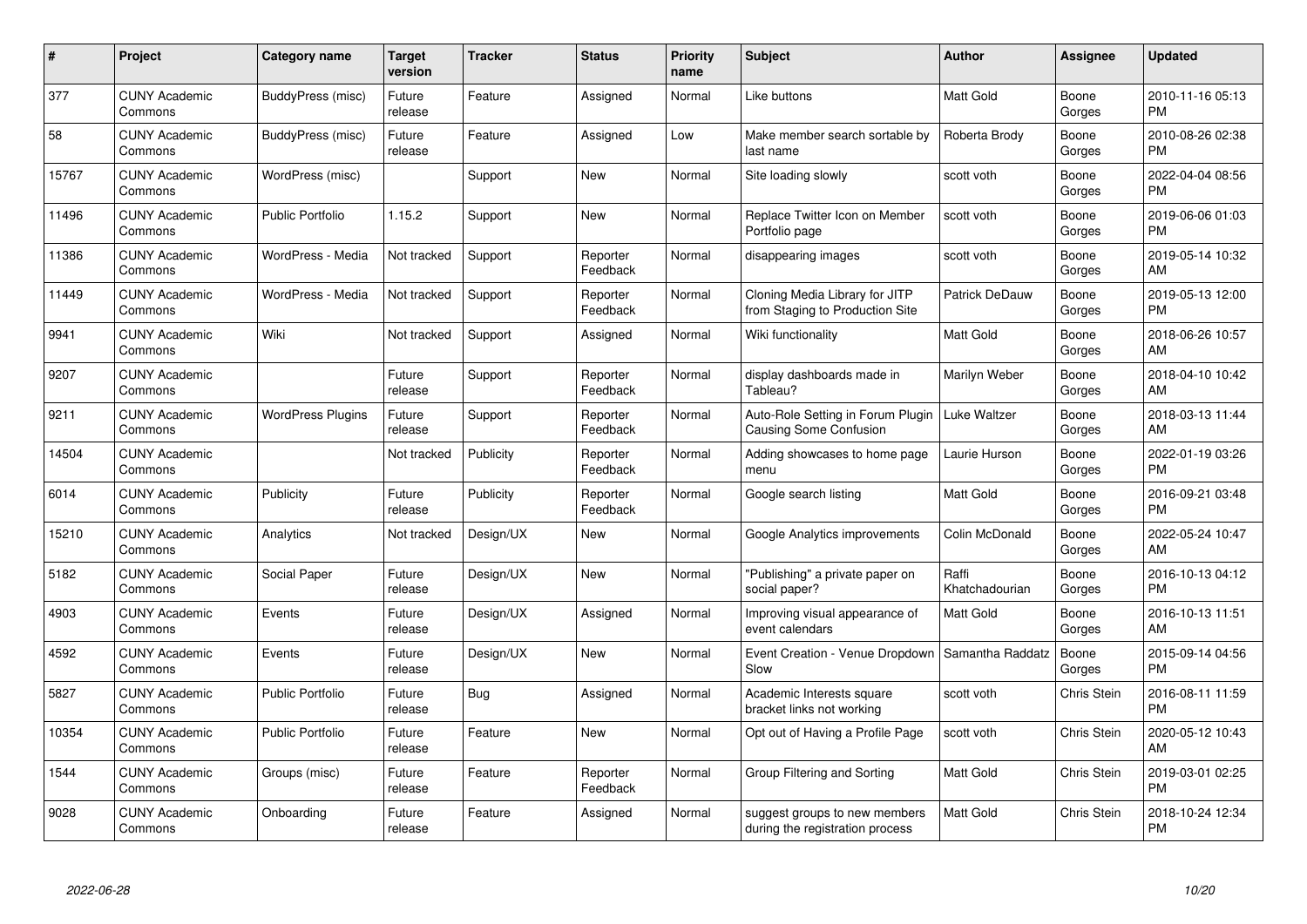| #     | Project                                                                 | <b>Category name</b>     | <b>Target</b><br>version | <b>Tracker</b> | <b>Status</b> | <b>Priority</b><br>name | <b>Subject</b>                                                         | Author              | <b>Assignee</b>     | <b>Updated</b>                |
|-------|-------------------------------------------------------------------------|--------------------------|--------------------------|----------------|---------------|-------------------------|------------------------------------------------------------------------|---------------------|---------------------|-------------------------------|
| 2881  | <b>CUNY Academic</b><br>Commons                                         | <b>Public Portfolio</b>  | Future<br>release        | Feature        | Assigned      | Normal                  | Redesign the UX for Profiles                                           | Chris Stein         | Chris Stein         | 2016-10-13 12:45<br><b>PM</b> |
| 365   | <b>CUNY Academic</b><br>Commons                                         | WordPress (misc)         | Future<br>release        | Feature        | Assigned      | Normal                  | <b>Create Mouseover Tooltips</b><br>throughout Site                    | <b>Matt Gold</b>    | Chris Stein         | 2015-11-09 06:18<br><b>PM</b> |
| 3770  | <b>CUNY Academic</b><br>Commons                                         | <b>Public Portfolio</b>  | Future<br>release        | Feature        | Assigned      | Normal                  | Improve Layout/Formatting of<br>Positions Area on Public<br>Portfolios | <b>Matt Gold</b>    | Chris Stein         | 2015-04-01 09:17<br><b>PM</b> |
| 2754  | <b>CUNY Academic</b><br>Commons                                         | Design                   | Future<br>release        | Feature        | Assigned      | Normal                  | Determine strategy for CAC logo<br>handling in top header              | Micki Kaufman       | Chris Stein         | 2015-01-05 08:53<br><b>PM</b> |
| 2832  | <b>CUNY Academic</b><br>Commons                                         | <b>Public Portfolio</b>  | Future<br>release        | Feature        | Assigned      | Normal                  | Improve interface for (not)<br>auto-linking profile fields             | <b>Boone Gorges</b> | Chris Stein         | 2015-01-05 08:52<br><b>PM</b> |
| 3330  | <b>CUNY Academic</b><br>Commons                                         | My Commons               | Future<br>release        | Feature        | Assigned      | Normal                  | 'Commons Information" tool                                             | <b>Boone Gorges</b> | Chris Stein         | 2014-09-22 08:46<br><b>PM</b> |
| 3354  | <b>CUNY Academic</b><br>Commons                                         | <b>Group Files</b>       | Future<br>release        | Feature        | Assigned      | Low                     | Allow Group Download of Multiple<br><b>Selected Files</b>              | <b>Matt Gold</b>    | Chris Stein         | 2014-08-01 08:50<br>AM        |
| 3059  | <b>CUNY Academic</b><br>Commons                                         | Group Forums             | Future<br>release        | Design/UX      | <b>New</b>    | Normal                  | Forum Post Permissable Content<br><b>Explanatory Text</b>              | <b>Chris Stein</b>  | Chris Stein         | 2015-04-02 11:27<br>AM        |
| 860   | <b>CUNY Academic</b><br>Commons                                         | Design                   | Future<br>release        | Design/UX      | Assigned      | Normal                  | <b>Standardize Button Treatment</b><br>Across the Commons              | Chris Stein         | Chris Stein         | 2014-05-01 09:45<br>AM        |
| 8078  | <b>CUNY Academic</b><br>Commons                                         | <b>WordPress Plugins</b> | Future<br>release        | System Upgrade | Assigned      | Normal                  | <b>CommentPress Updates</b>                                            | Margaret Galvan     | Christian<br>Wach   | 2017-05-08 03:49<br><b>PM</b> |
| 13199 | <b>CUNY Academic</b><br>Commons                                         | Group Forums             | Future<br>release        | Feature        | <b>New</b>    | Normal                  | Favoring Groups over bbPress<br>plugin                                 | Colin McDonald      | Colin<br>McDonald   | 2021-11-19 12:28<br><b>PM</b> |
| 5268  | <b>CUNY Academic</b><br>Commons                                         | Group Forums             | Future<br>release        | <b>Bug</b>     | Assigned      | Normal                  | Long-time to post to multiple<br>groups                                | Luke Waltzer        | Daniel Jones        | 2016-09-07 06:31<br><b>PM</b> |
| 4438  | <b>CUNY Academic</b><br>Commons                                         | Events                   | Future<br>release        | <b>Bug</b>     | Assigned      | Normal                  | Events Calendar - Export<br><b>Recurring Events</b>                    | scott voth          | Daniel Jones        | 2016-05-23 04:25<br><b>PM</b> |
| 2167  | <b>CUNY Academic</b><br>Commons                                         | WordPress (misc)         | Future<br>release        | <b>Bug</b>     | Assigned      | Normal                  | CAC-Livestream Plugin Issues                                           | Michael Smith       | Dominic<br>Giglio   | 2015-01-02 03:06<br><b>PM</b> |
| 412   | <b>CUNY Academic</b><br>Commons                                         | WordPress Themes         | Future<br>release        | Feature        | Assigned      | Normal                  | <b>Featured Themes</b>                                                 | <b>Matt Gold</b>    | Dominic<br>Giglio   | 2015-01-05 08:44<br><b>PM</b> |
| 1983  | <b>CUNY Academic</b><br>Commons                                         | Home Page                | Future<br>release        | Feature        | Assigned      | Low                     | Media Library integration with<br>Featured Content plugin              | <b>Boone Gorges</b> | Dominic<br>Giglio   | 2014-03-17 10:34<br>AM        |
| 940   | <b>CUNY Academic</b><br>Commons                                         | Redmine                  | Future<br>release        | Feature        | Assigned      | Low                     | Communication with users after<br>releases                             | Matt Gold           | Dominic<br>Giglio   | 2012-09-09 04:36<br>PM        |
| 12062 | AD/O365 Transition<br>from NonMatric to<br><b>Matriculated Students</b> |                          |                          | Feature        | In Progress   | Normal                  | create solution and console<br>project                                 | Emilio Rodriguez    | Emilio<br>Rodriguez | 2019-11-12 03:56<br><b>PM</b> |
| 9835  | <b>CUNY Academic</b><br>Commons                                         | Group Forums             | Future<br>release        | <b>Bug</b>     | Assigned      | Normal                  | add a "like" function?                                                 | Marilyn Weber       | <b>Erik Trainer</b> | 2018-06-05 01:49<br>PM        |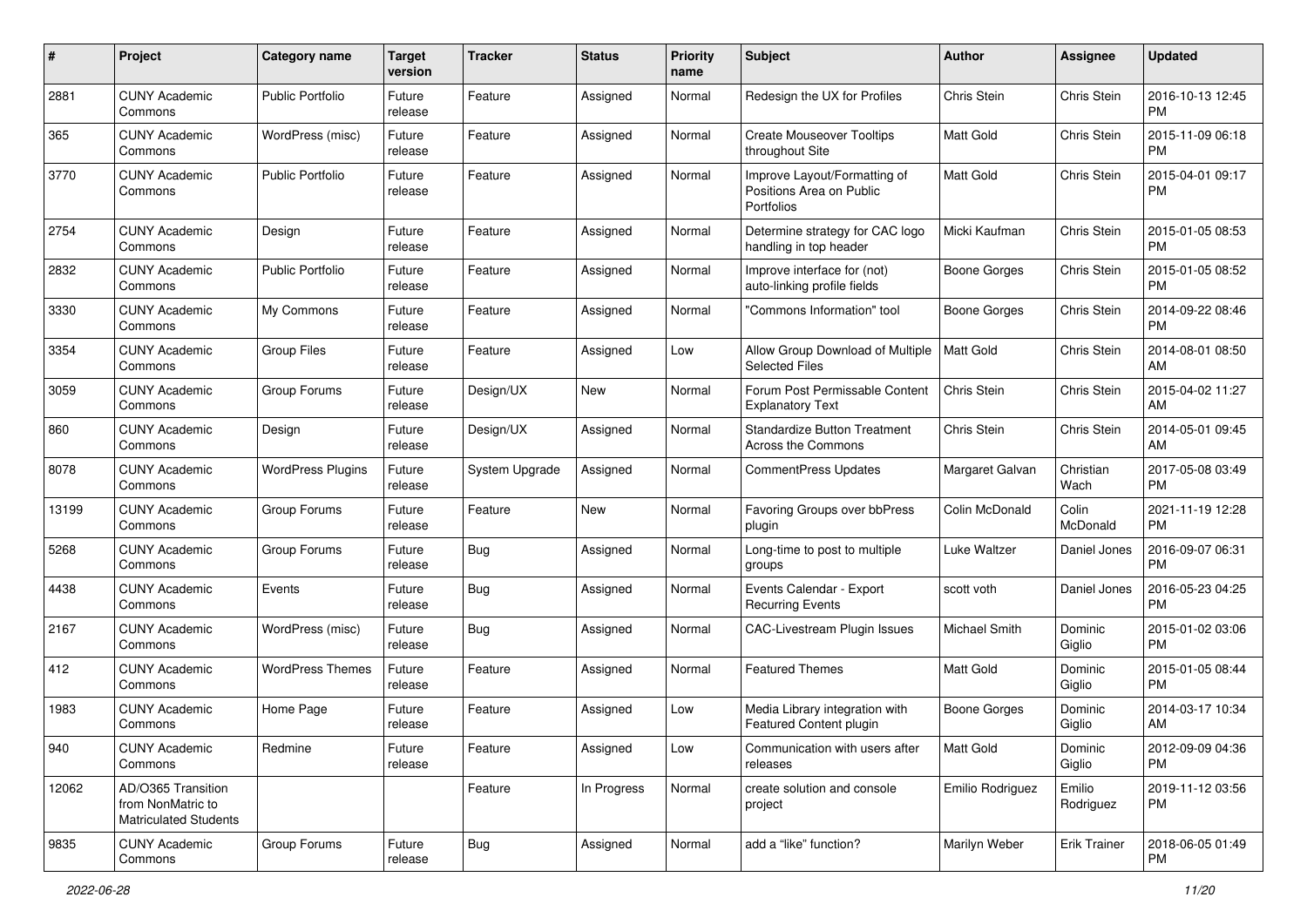| #     | Project                         | <b>Category name</b>           | <b>Target</b><br>version | <b>Tracker</b> | <b>Status</b>        | <b>Priority</b><br>name | <b>Subject</b>                                                                                    | Author                  | <b>Assignee</b>    | <b>Updated</b>                |
|-------|---------------------------------|--------------------------------|--------------------------|----------------|----------------------|-------------------------|---------------------------------------------------------------------------------------------------|-------------------------|--------------------|-------------------------------|
| 13331 | <b>CUNY Academic</b><br>Commons | Site cloning                   | Future<br>release        | <b>Bug</b>     | <b>New</b>           | Normal                  | Combine Site Template and<br>Clone operations                                                     | <b>Boone Gorges</b>     | Jeremy Felt        | 2021-11-19 12:39<br><b>PM</b> |
| 13891 | <b>CUNY Academic</b><br>Commons | Internal Tools and<br>Workflow | 2.1.0                    | Feature        | <b>New</b>           | Normal                  | Migrate automated linting to<br>GitHub Actions                                                    | <b>Boone Gorges</b>     | Jeremy Felt        | 2022-05-26 10:45<br>AM        |
| 15194 | <b>CUNY Academic</b><br>Commons | Internal Tools and<br>Workflow | 2.1.0                    | Feature        | <b>New</b>           | Normal                  | PHPCS sniff for un-restored<br>switch_to_blog() calls                                             | <b>Boone Gorges</b>     | Jeremy Felt        | 2022-05-26 10:45<br>AM        |
| 11879 | <b>CUNY Academic</b><br>Commons |                                | Not tracked              | <b>Bug</b>     | <b>New</b>           | Normal                  | Hypothesis comments appearing<br>on multiple, different pdfs across<br>blogs                      | Laurie Hurson           | Laurie Hurson      | 2019-09-19 02:39<br>PM        |
| 12446 | <b>CUNY Academic</b><br>Commons | Groups (misc)                  | Future<br>release        | Feature        | Reporter<br>Feedback | Normal                  | Toggle default site to group forum<br>posting                                                     | Laurie Hurson           | Laurie Hurson      | 2020-03-10 11:57<br>AM        |
| 11517 | <b>CUNY Academic</b><br>Commons |                                | Not tracked              | Feature        | Assigned             | Normal                  | wp-accessibility plugin should not<br>strip 'target="_blank" by default                           | <b>Boone Gorges</b>     | Laurie Hurson      | 2019-09-24 09:57<br>AM        |
| 8666  | <b>CUNY Academic</b><br>Commons | Teaching                       | Not tracked              | Documentation  | Assigned             | Normal                  | Create Teaching on the<br>Commons Resource Page                                                   | <b>Matt Gold</b>        | Laurie Hurson      | 2019-09-23 03:16<br><b>PM</b> |
| 14475 | <b>CUNY Academic</b><br>Commons |                                | Not tracked              | Publicity      | <b>New</b>           | Normal                  | <b>OER Showcase Page</b>                                                                          | Laurie Hurson           | Laurie Hurson      | 2021-09-14 10:46<br>AM        |
| 6078  | <b>CUNY Academic</b><br>Commons | <b>Blogs (BuddyPress)</b>      | Future<br>release        | Feature        | <b>New</b>           | Normal                  | <b>Explore Adding Network Blog</b><br>Metadata Plugin                                             | Luke Waltzer            | Luke Waltzer       | 2016-10-11 10:29<br>PM        |
| 5955  | <b>CUNY Academic</b><br>Commons | Outreach                       | Future<br>release        | Feature        | Assigned             | Normal                  | Create auto-newsletter for<br>commons members                                                     | <b>Matt Gold</b>        | Luke Waltzer       | 2016-08-30 10:34<br>AM        |
| 2666  | <b>CUNY Academic</b><br>Commons | About page                     | Not tracked              | Documentation  | Assigned             | Normal                  | <b>Update About Text</b>                                                                          | Chris Stein             | Luke Waltzer       | 2016-03-04 11:19<br>AM        |
| 8211  | <b>CUNY Academic</b><br>Commons | <b>WordPress Themes</b>        | Future<br>release        | Feature        | <b>New</b>           | Normal                  | Theme Suggestions: Material<br>Design-Inspired Themes                                             | Margaret Galvan         | Margaret<br>Galvan | 2017-08-07 02:48<br><b>PM</b> |
| 7828  | <b>CUNY Academic</b><br>Commons |                                | Not tracked              | Feature        | Assigned             | Normal                  | Theme Assessment 2017                                                                             | Margaret Galvan         | Margaret<br>Galvan | 2017-05-02 10:41<br><b>PM</b> |
| 12392 | <b>CUNY Academic</b><br>Commons | Help/Codex                     | Not tracked              | Documentation  | <b>New</b>           | Normal                  | <b>Updates to Common Commons</b><br>Questions on Help Page                                        | scott voth              | Margaret<br>Galvan | 2020-02-11 10:53<br>AM        |
| 6298  | <b>CUNY Academic</b><br>Commons | <b>User Experience</b>         | Not tracked              | Design/UX      | Assigned             | Normal                  | Examine data from survey                                                                          | <b>Matt Gold</b>        | Margaret<br>Galvan | 2016-10-14 12:16<br><b>PM</b> |
| 9420  | <b>CUNY Academic</b><br>Commons | cuny.is                        | Not tracked              | Feature        | <b>New</b>           | Normal                  | Request for http://cuny.is/streams                                                                | Raffi<br>Khatchadourian | Marilyn<br>Weber   | 2018-04-02 10:08<br>AM        |
| 8837  | <b>CUNY Academic</b><br>Commons |                                | Not tracked              | Feature        | Assigned             | Normal                  | Create a form to request info from   Matt Gold<br>people requesting premium<br>themes and plugins |                         | Marilyn<br>Weber   | 2017-11-14 03:35<br>PM        |
| 12382 | <b>CUNY Academic</b><br>Commons | Membership                     | Not tracked              | Support        | New                  | Normal                  | Email request change                                                                              | Marilyn Weber           | Marilyn<br>Weber   | 2020-02-06 12:56<br><b>PM</b> |
| 3509  | <b>CUNY Academic</b><br>Commons | Publicity                      | 1.7                      | Publicity      | New                  | Normal                  | Create 1.7 digital signage imagery   Micki Kaufman                                                |                         | Marilyn<br>Weber   | 2014-10-01 12:40<br>PM        |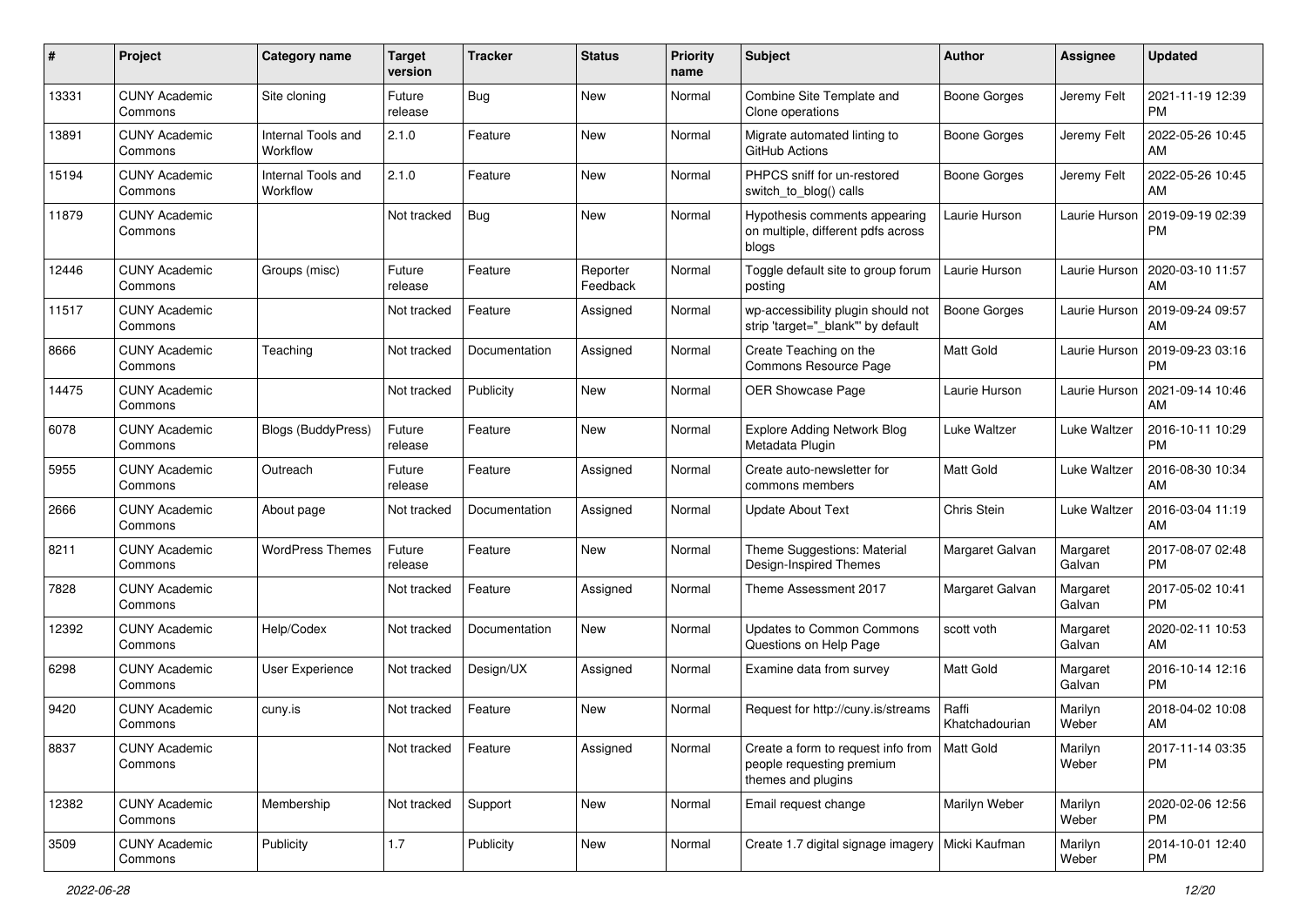| $\pmb{\#}$ | Project                         | Category name            | <b>Target</b><br>version | <b>Tracker</b> | <b>Status</b>        | <b>Priority</b><br>name | <b>Subject</b>                                            | Author                  | <b>Assignee</b>  | <b>Updated</b>                |
|------------|---------------------------------|--------------------------|--------------------------|----------------|----------------------|-------------------------|-----------------------------------------------------------|-------------------------|------------------|-------------------------------|
| 4972       | <b>CUNY Academic</b><br>Commons | Analytics                | Not tracked              | <b>Bug</b>     | <b>New</b>           | Normal                  | <b>Newsletter Analytics</b>                               | Stephen Real            | <b>Matt Gold</b> | 2015-12-09 12:54<br><b>PM</b> |
| 3691       | <b>CUNY Academic</b><br>Commons | <b>WordPress Plugins</b> | Future<br>release        | Bug            | <b>New</b>           | Normal                  | <b>WPMU Domain Mapping</b><br>Debugging on cdev           | Raymond Hoh             | <b>Matt Gold</b> | 2014-12-12 09:04<br>AM        |
| 8898       | <b>CUNY Academic</b><br>Commons | Social Paper             | Not tracked              | Feature        | Assigned             | Normal                  | Usage data on docs and social<br>paper                    | <b>Matt Gold</b>        | Matt Gold        | 2017-11-16 11:32<br>AM        |
| 8498       | <b>CUNY Academic</b><br>Commons | <b>WordPress Plugins</b> | Future<br>release        | Feature        | <b>New</b>           | Low                     | <b>Gravity Forms Email Users</b>                          | Raffi<br>Khatchadourian | Matt Gold        | 2017-10-13 12:58<br><b>PM</b> |
| 3657       | <b>CUNY Academic</b><br>Commons | WordPress (misc)         | Not tracked              | Feature        | <b>New</b>           | Normal                  | Create alert for GC email<br>addresses                    | <b>Matt Gold</b>        | Matt Gold        | 2016-04-14 11:29<br><b>PM</b> |
| 370        | <b>CUNY Academic</b><br>Commons | Registration             | Future<br>release        | Feature        | Assigned             | High                    | <b>Guest Accounts</b>                                     | <b>Matt Gold</b>        | <b>Matt Gold</b> | 2015-04-09 09:33<br><b>PM</b> |
| 2573       | <b>NYCDH Community</b><br>Site  |                          |                          | Feature        | Reporter<br>Feedback | Normal                  | Add dh nyc twitter list feed to site                      | <b>Mark Newton</b>      | <b>Matt Gold</b> | 2013-05-16 11:42<br><b>PM</b> |
| 12484      | <b>CUNY Academic</b><br>Commons |                          | Not tracked              | Support        | Reporter<br>Feedback | Normal                  | Sign up Code for COIL Course<br>starting in March         | Laurie Hurson           | Matt Gold        | 2020-03-02 02:26<br><b>PM</b> |
| 11545      | <b>CUNY Academic</b><br>Commons | <b>WordPress Plugins</b> | Not tracked              | Support        | <b>New</b>           | Normal                  | Twitter searches in WordPress                             | Gina Cherry             | <b>Matt Gold</b> | 2019-09-23 01:03<br><b>PM</b> |
| 11493      | <b>CUNY Academic</b><br>Commons | Domain Mapping           | Not tracked              | Support        | Reporter<br>Feedback | Normal                  | Domain Mapping Request - Talia<br>Schaffer                | scott voth              | <b>Matt Gold</b> | 2019-08-06 08:39<br>AM        |
| 10839      | <b>CUNY Academic</b><br>Commons | About page               | Not tracked              | Support        | <b>New</b>           | Normal                  | <b>Mission Statement Needs</b><br>Revision                | scott voth              | Matt Gold        | 2018-12-26 10:58<br>AM        |
| 8607       | <b>CUNY Academic</b><br>Commons |                          | Not tracked              | Support        | <b>New</b>           | Normal                  | Paypal?                                                   | Marilyn Weber           | Matt Gold        | 2018-05-15 01:37<br><b>PM</b> |
| 2175       | <b>CUNY Academic</b><br>Commons | WordPress (misc)         | Not tracked              | Support        | Assigned             | Normal                  | Subscibe 2 vs. Jetpack<br>subscription options            | local admin             | Matt Gold        | 2016-01-26 04:58<br><b>PM</b> |
| 9015       | <b>CUNY Academic</b><br>Commons | Groups (misc)            | Not tracked              | Outreach       | Assigned             | Normal                  | Email group admins the email<br>addresses of their groups | Matt Gold               | <b>Matt Gold</b> | 2018-01-02 09:54<br>AM        |
| 4225       | <b>CUNY Academic</b><br>Commons | DiRT Integration         | Future<br>release        | Design/UX      | <b>New</b>           | Normal                  | Add information to DIRT page (in<br>Create a Group)       | Samantha Raddatz        | Matt Gold        | 2015-06-26 03:14<br><b>PM</b> |
| 8902       | <b>CUNY Academic</b><br>Commons | Design                   | Not tracked              | Feature        | Assigned             | Normal                  | Report back on research on<br><b>BuddyPress themes</b>    | Matt Gold               | Michael Smith    | 2017-11-10 12:31<br><b>PM</b> |
| 3506       | <b>CUNY Academic</b><br>Commons | Publicity                | 1.7                      | Publicity      | <b>New</b>           | Normal                  | Prepare 1.7 email messaging                               | Micki Kaufman           | Micki<br>Kaufman | 2014-10-01 12:36<br><b>PM</b> |
| 7624       | <b>CUNY Academic</b><br>Commons | BuddyPress (misc)        | Future<br>release        | Design/UX      | <b>New</b>           | Normal                  | <b>BP</b> Notifications                                   | Luke Waltzer            | Paige Dupont     | 2017-02-08 10:43<br><b>PM</b> |
| 6392       | <b>CUNY Academic</b><br>Commons | Group Forums             | Future<br>release        | Design/UX      | Assigned             | Low                     | Composition/Preview Panes in<br>Forum Posts               | Luke Waltzer            | Paige Dupont     | 2016-10-21 04:26<br>PM        |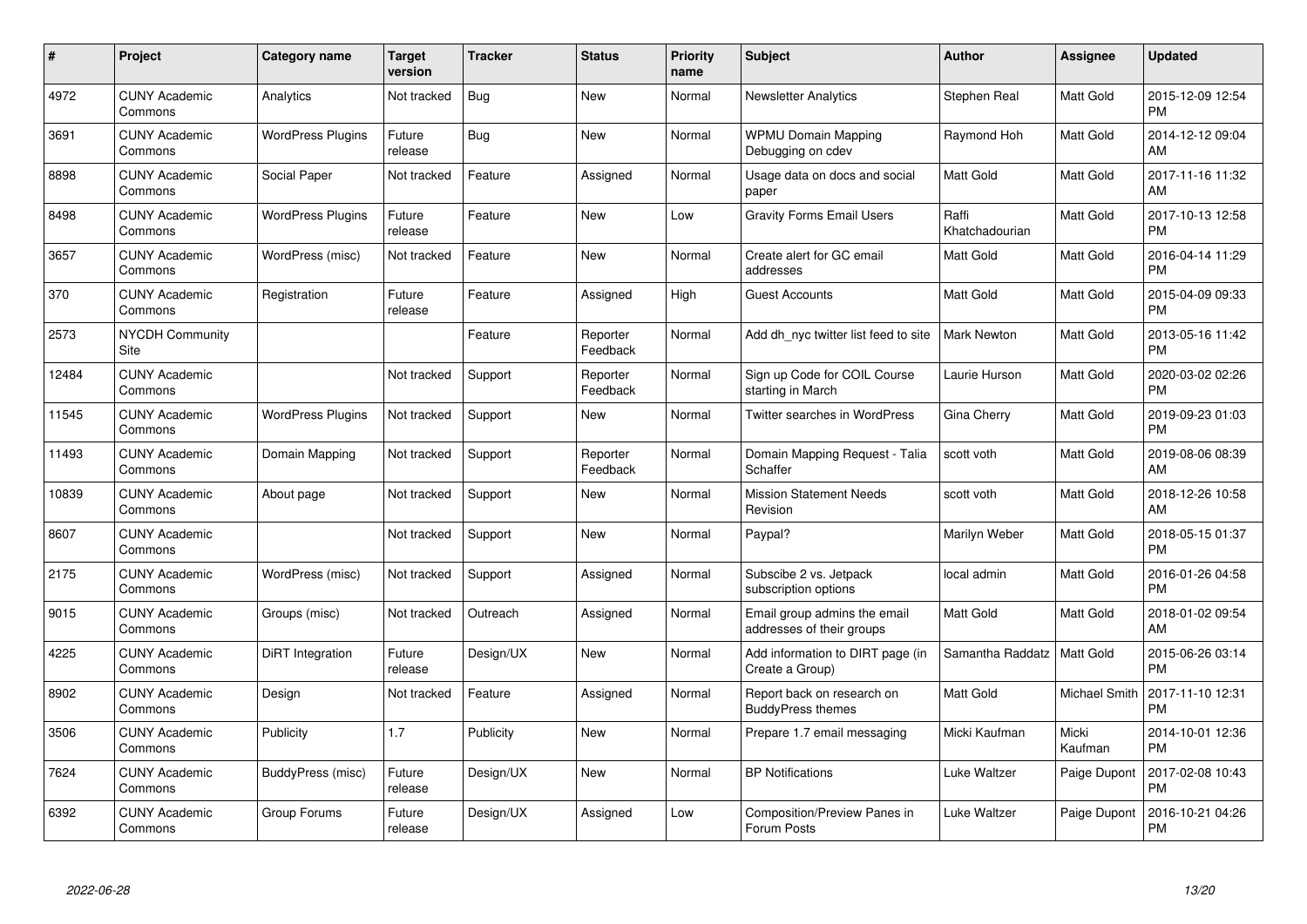| #     | Project                         | <b>Category name</b>       | <b>Target</b><br>version | <b>Tracker</b> | <b>Status</b>                       | <b>Priority</b><br>name | <b>Subject</b>                                                                       | Author                  | <b>Assignee</b>       | Updated                       |
|-------|---------------------------------|----------------------------|--------------------------|----------------|-------------------------------------|-------------------------|--------------------------------------------------------------------------------------|-------------------------|-----------------------|-------------------------------|
| 11393 | <b>CUNY Academic</b><br>Commons |                            | Not tracked              | Publicity      | New                                 | Normal                  | After 1.15 release, ceate a hero<br>slide and post about adding a site<br>to a group | scott voth              | Patrick<br>Sweeney    | 2019-05-14 10:32<br>AM        |
| 16306 | <b>CUNY Academic</b><br>Commons | Messages                   | 2.0.2                    | Bug            | Assigned                            | Normal                  | Confusing messaging on send<br>message page                                          | Matt Gold               | Raymond<br>Hoh        | 2022-06-27 08:09<br><b>PM</b> |
| 16296 | <b>CUNY Academic</b><br>Commons | Home Page                  | 2.0.2                    | <b>Bug</b>     | Staged for<br>Production<br>Release | Normal                  | "Visit Profile" link on Member<br>Directory page doesn't work<br>properly            | Raymond Hoh             | Raymond<br>Hoh        | 2022-06-24 07:54<br>РM        |
| 16245 | <b>CUNY Academic</b><br>Commons | WordPress (misc)           |                          | Bug            | Reporter<br>Feedback                | Normal                  | Save Button missing on<br>WordPress Profile page                                     | scott voth              | Raymond<br><b>Hoh</b> | 2022-06-16 03:09<br><b>PM</b> |
| 11649 | <b>CUNY Academic</b><br>Commons | <b>WordPress Plugins</b>   | 2.0.2                    | Bug            | In Progress                         | Normal                  | CC license displayed on every<br>page                                                | Gina Cherry             | Raymond<br><b>Hoh</b> | 2022-06-14 11:36<br>AM        |
| 13457 | <b>CUNY Academic</b><br>Commons | Group Forums               | 2.0.2                    | Bug            | New                                 | High                    | Forum post not sending<br>notifications                                              | Filipa Calado           | Raymond<br>Hoh        | 2022-06-14 11:36<br>AM        |
| 16177 | <b>CUNY Academic</b><br>Commons | Reply By Email             |                          | <b>Bug</b>     | New                                 | Normal                  | Switch to Inbound mode for RBE                                                       | Raymond Hoh             | Raymond<br><b>Hoh</b> | 2022-05-30 04:32<br><b>PM</b> |
| 11243 | <b>CUNY Academic</b><br>Commons | BuddyPress (misc)          | Future<br>release        | Bug            | New                                 | Normal                  | Audit bp-custom.php                                                                  | Raymond Hoh             | Raymond<br>Hoh        | 2022-04-26 11:59<br>AM        |
| 15516 | <b>CUNY Academic</b><br>Commons | <b>WordPress Plugins</b>   |                          | Bug            | Reporter<br>Feedback                | Normal                  | Can't publish or save draft of post<br>on wordpress.com                              | Raffi<br>Khatchadourian | Raymond<br>Hoh        | 2022-03-02 05:52<br>РM        |
| 14496 | <b>CUNY Academic</b><br>Commons | Domain Mapping             | Future<br>release        | <b>Bug</b>     | New                                 | Normal                  | Mapped domain SSO uses<br>third-party cookies                                        | Raymond Hoh             | Raymond<br>Hoh        | 2021-05-24 04:03<br><b>PM</b> |
| 13430 | <b>CUNY Academic</b><br>Commons | Reply By Email             | Not tracked              | Bug            | New                                 | Normal                  | Delay in RBE                                                                         | Luke Waltzer            | Raymond<br><b>Hoh</b> | 2020-10-13 11:16<br>AM        |
| 13328 | <b>CUNY Academic</b><br>Commons | Group Forums               | Not tracked              | Bug            | Reporter<br>Feedback                | Normal                  | cross-posting in two related<br>groups                                               | Marilyn Weber           | Raymond<br>Hoh        | 2020-09-15 10:39<br>РM        |
| 11971 | <b>CUNY Academic</b><br>Commons | <b>Email Notifications</b> | Future<br>release        | Bug            | Reporter<br>Feedback                | Low                     | Pictures obscured in emailed post<br>notifications                                   | Marilyn Weber           | Raymond<br><b>Hoh</b> | 2019-11-21 01:14<br><b>PM</b> |
| 10262 | <b>CUNY Academic</b><br>Commons |                            | Not tracked              | Bug            | Reporter<br>Feedback                | Normal                  | Newsletter Plugin: Broken Image<br>at Bottom of All Newsletters                      | Mark Webb               | Raymond<br><b>Hoh</b> | 2018-08-30 05:17<br><b>PM</b> |
| 9346  | <b>CUNY Academic</b><br>Commons | WordPress (misc)           | Not tracked              | Bug            | New                                 | Normal                  | Clone cetls.bmcc.cuny.edu for<br>development                                         | Owen Roberts            | Raymond<br>Hoh        | 2018-03-06 05:35<br>PМ        |
| 8991  | <b>CUNY Academic</b><br>Commons | Reply By Email             | Not tracked              | Bug            | Hold                                | Normal                  | RBE duplicate email message<br>ıssue                                                 | Matt Gold               | Raymond<br>Hoh        | 2018-02-18 08:53<br>PM        |
| 9060  | <b>CUNY Academic</b><br>Commons | Commons In A Box           | Not tracked              | Bug            | Hold                                | Normal                  | Problems with CBox image library<br>upload                                           | Lisa Rhody              | Raymond<br>Hoh        | 2018-01-10 03:26<br>PM        |
| 8992  | <b>NYCDH Community</b><br>Site  |                            |                          | <b>Bug</b>     | Assigned                            | Normal                  | Multiple RBE error reports                                                           | Matt Gold               | Raymond<br>Hoh        | 2017-12-11 05:43<br><b>PM</b> |
| 7928  | <b>CUNY Academic</b><br>Commons | Group Forums               | Not tracked              | Bug            | New                                 | Normal                  | Duplicate Forum post                                                                 | Luke Waltzer            | Raymond<br>Hoh        | 2017-04-11 09:27<br>PM        |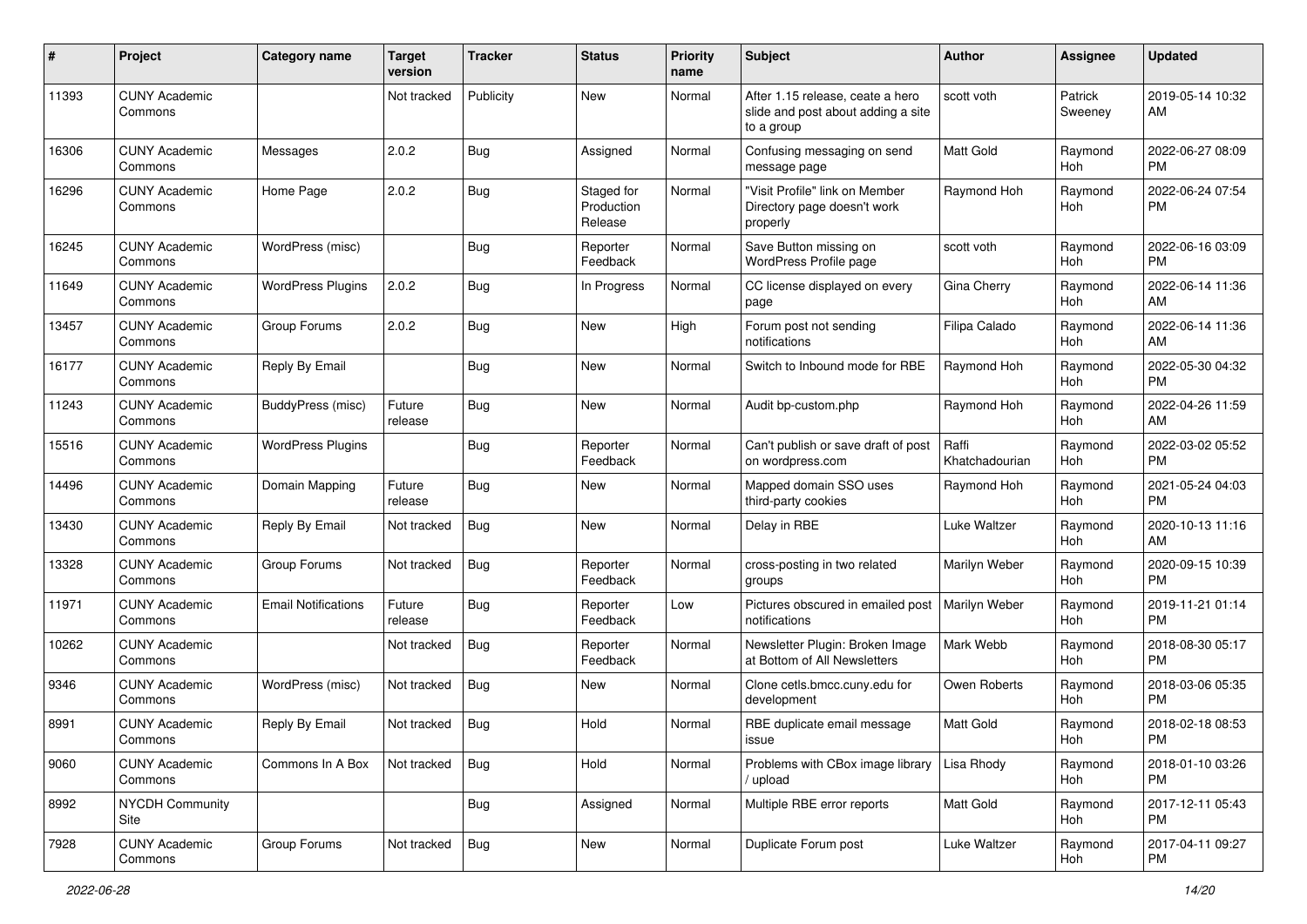| #     | <b>Project</b>                  | Category name              | <b>Target</b><br>version | <b>Tracker</b> | <b>Status</b>        | <b>Priority</b><br>name | Subject                                                                       | <b>Author</b>           | Assignee              | <b>Updated</b>                |
|-------|---------------------------------|----------------------------|--------------------------|----------------|----------------------|-------------------------|-------------------------------------------------------------------------------|-------------------------|-----------------------|-------------------------------|
| 6995  | <b>CUNY Academic</b><br>Commons | Home Page                  | Not tracked              | Bug            | Assigned             | Normal                  | member filter on homepage not<br>working                                      | <b>Matt Gold</b>        | Raymond<br>Hoh        | 2016-12-11 09:46<br><b>PM</b> |
| 6644  | <b>CUNY Academic</b><br>Commons |                            | Not tracked              | Bug            | Reporter<br>Feedback | High                    | White Screen at Login Pge                                                     | Luke Waltzer            | Raymond<br><b>Hoh</b> | 2016-11-21 10:34<br><b>PM</b> |
| 6749  | <b>CUNY Academic</b><br>Commons | Events                     | Future<br>release        | Bug            | <b>New</b>           | Low                     | BPEO iCal request can trigger<br>very large number of DB queries              | Boone Gorges            | Raymond<br>Hoh        | 2016-11-15 10:09<br><b>PM</b> |
| 6671  | <b>CUNY Academic</b><br>Commons | Reply By Email             | Not tracked              | <b>Bug</b>     | Assigned             | Normal                  | "Post too often" RBE error<br>message                                         | Matt Gold               | Raymond<br>Hoh        | 2016-11-11 09:55<br>AM        |
| 5691  | <b>CUNY Academic</b><br>Commons | Blogs (BuddyPress)         | Future<br>release        | Bug            | Assigned             | High                    | Differing numbers on Sites display   Matt Gold                                |                         | Raymond<br>Hoh        | 2016-06-13 01:37<br><b>PM</b> |
| 5282  | <b>CUNY Academic</b><br>Commons | Social Paper               | Future<br>release        | Bug            | <b>New</b>           | Normal                  | Replying via email directs to<br>paper but not individual comment.            | Marilyn Weber           | Raymond<br>Hoh        | 2016-03-02 01:48<br><b>PM</b> |
| 3939  | <b>CUNY Academic</b><br>Commons | <b>WordPress Plugins</b>   | Future<br>release        | <b>Bug</b>     | Hold                 | Normal                  | Activity stream support for<br>Co-Authors Plus plugin                         | Raymond Hoh             | Raymond<br><b>Hoh</b> | 2015-11-09 06:13<br><b>PM</b> |
| 4535  | <b>CUNY Academic</b><br>Commons | My Commons                 | Future<br>release        | Bug            | <b>New</b>           | Low                     | My Commons filter issue                                                       | scott voth              | Raymond<br>Hoh        | 2015-09-01 11:17<br>AM        |
| 4388  | <b>CUNY Academic</b><br>Commons | WordPress (misc)           | Future<br>release        | <b>Bug</b>     | Assigned             | Normal                  | Repeated request for<br>authentication.                                       | Alice.Lynn<br>McMichael | Raymond<br>Hoh        | 2015-08-11 07:35<br><b>PM</b> |
| 13358 | <b>CUNY Academic</b><br>Commons | Group Forums               | Future<br>release        | Feature        | <b>New</b>           | Normal                  | Improved UI for group forum<br>threading settings                             | Boone Gorges            | Raymond<br>Hoh        | 2021-11-19 12:27<br><b>PM</b> |
| 7115  | <b>CUNY Academic</b><br>Commons | Groups (misc)              | Future<br>release        | Feature        | Reporter<br>Feedback | Normal                  | make licensing info clear during<br>group creation                            | <b>Matt Gold</b>        | Raymond<br>Hoh        | 2020-12-08 11:32<br>AM        |
| 5016  | <b>CUNY Academic</b><br>Commons | Events                     | Future<br>release        | Feature        | Assigned             | Low                     | Allow comments to be posted on<br>events                                      | <b>Matt Gold</b>        | Raymond<br><b>Hoh</b> | 2019-03-01 02:23<br><b>PM</b> |
| 10659 | <b>CUNY Academic</b><br>Commons | Group Forums               | Future<br>release        | Feature        | Assigned             | Normal                  | Post to multiple groups via email                                             | Matt Gold               | Raymond<br><b>Hoh</b> | 2018-11-15 12:54<br>AM        |
| 8976  | <b>CUNY Academic</b><br>Commons | Reply By Email             | Not tracked              | Feature        | Assigned             | Normal                  | Package RBE new topics<br>posting?                                            | Matt Gold               | Raymond<br><b>Hoh</b> | 2017-12-04 02:34<br><b>PM</b> |
| 333   | <b>CUNY Academic</b><br>Commons | <b>Email Notifications</b> | Future<br>release        | Feature        | Assigned             | Low                     | Delay Forum Notification Email<br>Delivery Until After Editing Period<br>Ends | Matt Gold               | Raymond<br>Hoh        | 2015-11-09 06:01<br><b>PM</b> |
| 1192  | <b>CUNY Academic</b><br>Commons | <b>Group Files</b>         | Future<br>release        | Feature        | Assigned             | Low                     | When posting group files, allow<br>users to add a category without<br>saving  | <b>Matt Gold</b>        | Raymond<br>Hoh        | 2015-11-09 05:53<br><b>PM</b> |
| 3517  | <b>CUNY Academic</b><br>Commons | My Commons                 | Future<br>release        | Feature        | Assigned             | Normal                  | Mute/Unmute My Commons<br>updates                                             | <b>Matt Gold</b>        | Raymond<br>Hoh        | 2015-11-09 01:19<br><b>PM</b> |
| 3192  | <b>CUNY Academic</b><br>Commons | Group Forums               | Future<br>release        | Feature        | Assigned             | Normal                  | Customizable forum views for<br>bbPress 2.x group forums                      | Boone Gorges            | Raymond<br>Hoh        | 2015-11-09 12:47<br><b>PM</b> |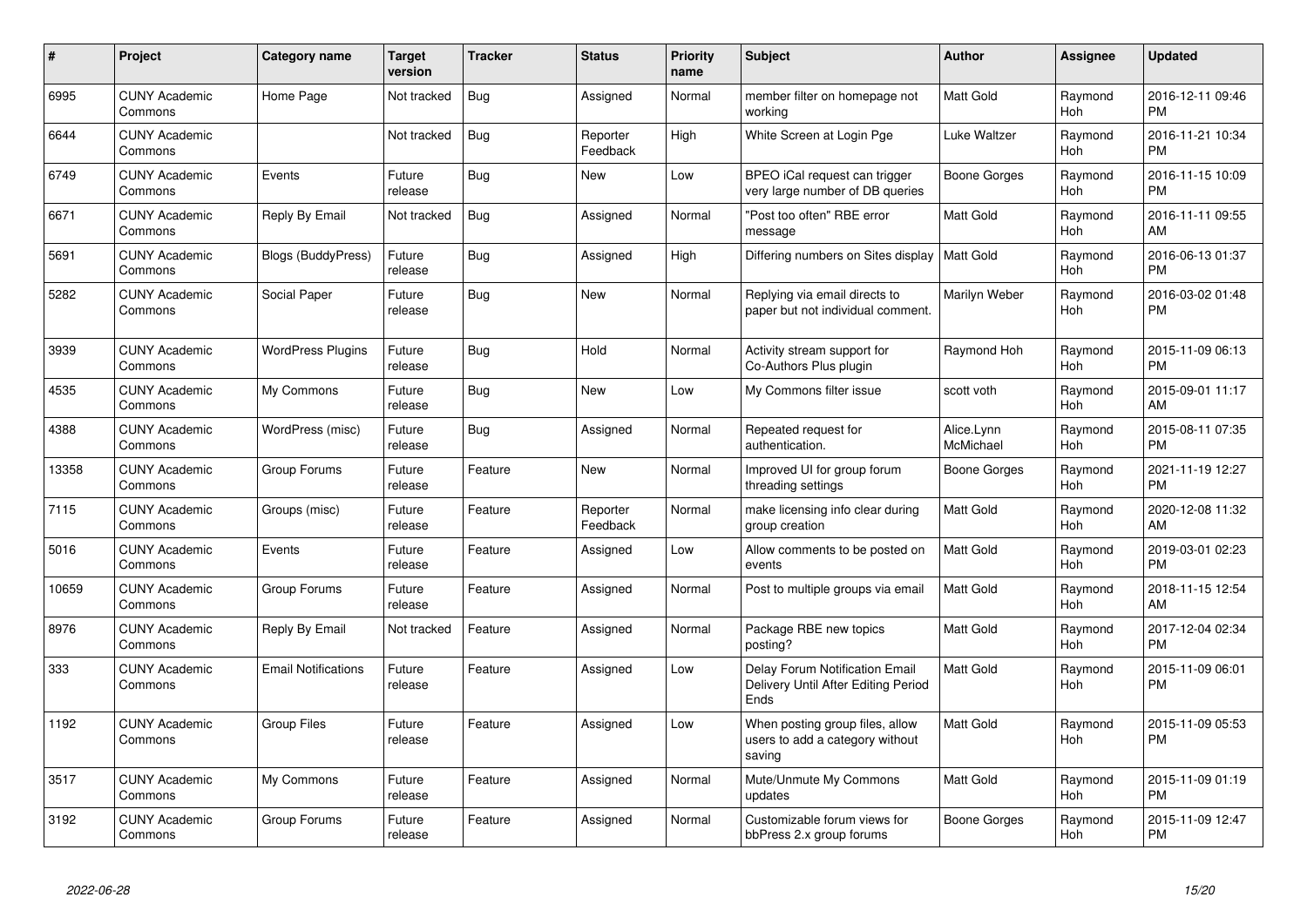| #     | Project                         | <b>Category name</b>     | <b>Target</b><br>version | <b>Tracker</b> | <b>Status</b>                       | Priority<br>name | <b>Subject</b>                                                  | <b>Author</b>      | Assignee              | <b>Updated</b>                |
|-------|---------------------------------|--------------------------|--------------------------|----------------|-------------------------------------|------------------|-----------------------------------------------------------------|--------------------|-----------------------|-------------------------------|
| 3536  | <b>CUNY Academic</b><br>Commons | My Commons               | Future<br>release        | Feature        | Assigned                            | Normal           | Infinite Scroll on My Commons<br>page                           | Matt Gold          | Raymond<br>Hoh        | 2015-04-13 04:42<br><b>PM</b> |
| 3662  | <b>CUNY Academic</b><br>Commons | <b>SEO</b>               | Future<br>release        | Feature        | Assigned                            | Normal           | Duplicate Content/SEO/Google<br>issues                          | Matt Gold          | Raymond<br><b>Hoh</b> | 2015-04-13 04:37<br><b>PM</b> |
| 2571  | <b>NYCDH Community</b><br>Site  |                          |                          | Feature        | Assigned                            | Normal           | Add Google custom search box to<br>homepage                     | <b>Mark Newton</b> | Raymond<br><b>Hoh</b> | 2013-05-18 07:49<br><b>PM</b> |
| 2574  | NYCDH Community<br>Site         |                          |                          | Feature        | Assigned                            | Normal           | Add Way to Upload Files to<br>Groups                            | <b>Mark Newton</b> | Raymond<br><b>Hoh</b> | 2013-05-18 07:46<br><b>PM</b> |
| 16291 | <b>CUNY Academic</b><br>Commons | Site cloning             | 2.0.2                    | Support        | Staged for<br>Production<br>Release | Normal           | Images coming up blank in Media<br>Library                      | Marilyn Weber      | Raymond<br><b>Hoh</b> | 2022-06-23 08:28<br><b>PM</b> |
| 14439 | <b>CUNY Academic</b><br>Commons | Spam/Spam<br>Prevention  | 2.0.2                    | Support        | Assigned                            | Normal           | Aprroved comments held for<br>moderation                        | Laurie Hurson      | Raymond<br><b>Hoh</b> | 2022-06-14 11:36<br>AM        |
| 15978 | <b>CUNY Academic</b><br>Commons | WordPress - Media        | 2.0.2                    | Support        | Reporter<br>Feedback                | Normal           | tex files?                                                      | Marilyn Weber      | Raymond<br>Hoh        | 2022-06-14 11:36<br>AM        |
| 13946 | <b>CUNY Academic</b><br>Commons | <b>WordPress Plugins</b> | 2.1.0                    | Support        | Assigned                            | Normal           | <b>Custom Embed handler For</b><br>OneDrive files               | scott voth         | Raymond<br><b>Hoh</b> | 2022-05-26 10:46<br>AM        |
| 16110 | <b>CUNY Academic</b><br>Commons |                          |                          | Support        | Reporter<br>Feedback                | Normal           | remove Creative Commons<br>license from pages?                  | Marilyn Weber      | Raymond<br>Hoh        | 2022-05-17 06:11<br><b>PM</b> |
| 14994 | <b>CUNY Academic</b><br>Commons | cdev.gc.cuny.edu         | Not tracked              | Support        | In Progress                         | Normal           | Clear Cache on CDEV                                             | scott voth         | Raymond<br>Hoh        | 2021-12-07 03:51<br><b>PM</b> |
| 14983 | <b>CUNY Academic</b><br>Commons | WordPress (misc)         | Not tracked              | Support        | Reporter<br>Feedback                | Normal           | "Read More" tag not working                                     | Rebecca Krisel     | Raymond<br>Hoh        | 2021-11-23 01:17<br><b>PM</b> |
| 13286 | <b>CUNY Academic</b><br>Commons |                          | Not tracked              | Support        | New                                 | Normal           | problem connecting with<br>WordPress app                        | Marilyn Weber      | Raymond<br>Hoh        | 2020-09-08 11:16<br>AM        |
| 12741 | <b>CUNY Academic</b><br>Commons | <b>WordPress Plugins</b> | Not tracked              | Support        | Reporter<br>Feedback                | Normal           | Tableau Public Viz Block                                        | Marilyn Weber      | Raymond<br>Hoh        | 2020-05-12 11:00<br>AM        |
| 12004 | <b>CUNY Academic</b><br>Commons |                          | Not tracked              | Support        | Reporter<br>Feedback                | Normal           | Notifications for spam blog<br>comments                         | Gina Cherry        | Raymond<br>Hoh        | 2019-11-01 12:05<br><b>PM</b> |
| 11624 | <b>CUNY Academic</b><br>Commons | WordPress (misc)         | Not tracked              | Support        | New                                 | Normal           | Change pages into posts or swap<br>database for a Commons site? | Stephen Klein      | Raymond<br><b>Hoh</b> | 2019-07-09 11:04<br>AM        |
| 11149 | <b>CUNY Academic</b><br>Commons |                          | Not tracked              | Support        | Reporter<br>Feedback                | Normal           | comments getting blocked                                        | Marilyn Weber      | Raymond<br><b>Hoh</b> | 2019-03-26 11:40<br>AM        |
| 9729  | <b>CUNY Academic</b><br>Commons | <b>SEO</b>               | Not tracked              | Support        | <b>New</b>                          | Normal           | 503 Errors showing on<br>newlaborforum.cuny.edu                 | Diane Krauthamer   | Raymond<br>Hoh        | 2018-05-22 04:48<br><b>PM</b> |
| 3492  | <b>CUNY Academic</b><br>Commons | <b>WordPress Themes</b>  | Future<br>release        | Support        | Assigned                            | Normal           | Add CBOX theme to the<br>Commons                                | scott voth         | Raymond<br><b>Hoh</b> | 2014-10-08 05:55<br><b>PM</b> |
| 3369  | <b>CUNY Academic</b><br>Commons | Reply By Email           | Not tracked              | Outreach       | Hold                                | Normal           | Release reply by email to WP<br>plugin directory                | Matt Gold          | Raymond<br>Hoh        | 2016-03-01 12:46<br><b>PM</b> |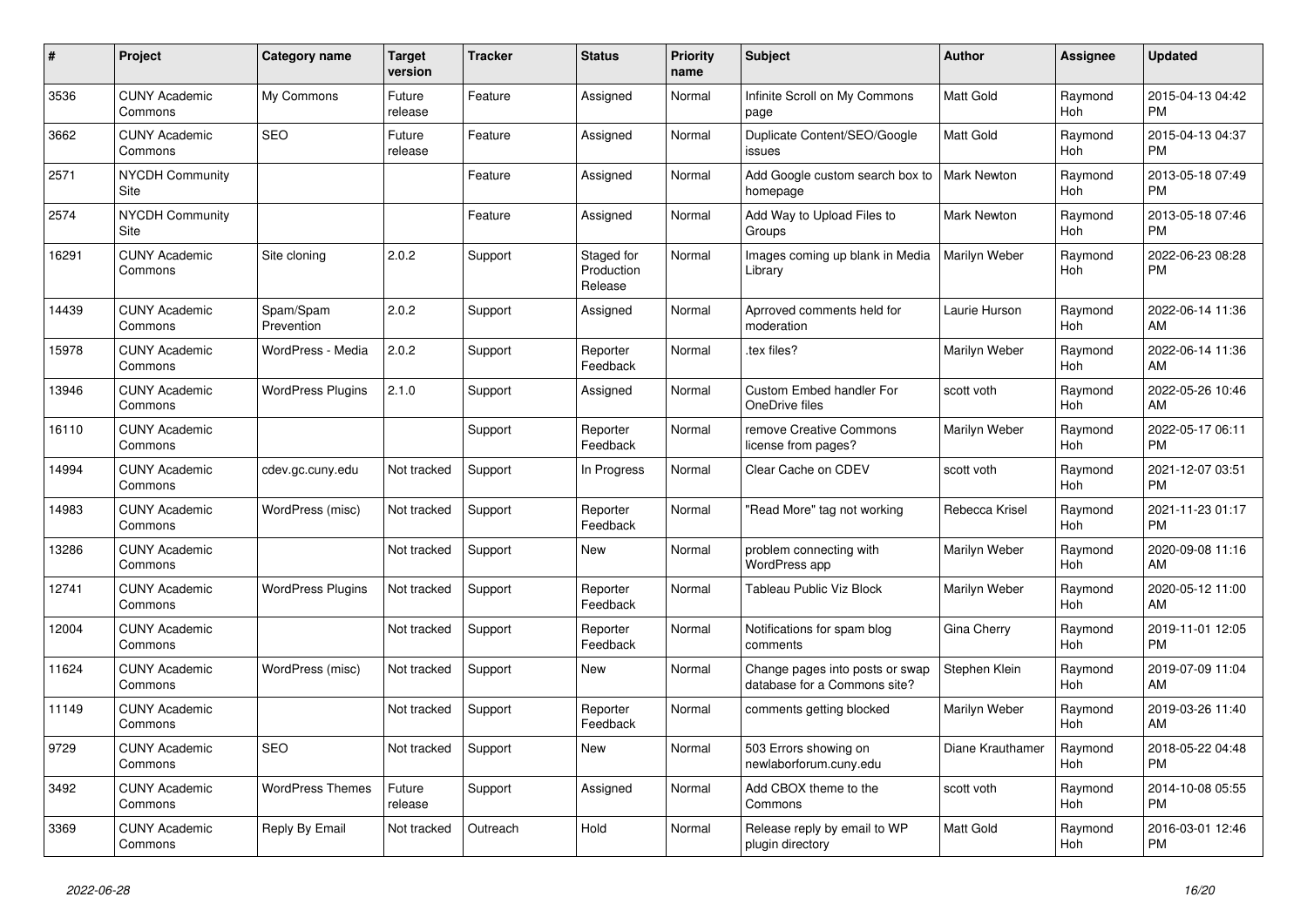| $\#$ | Project                         | Category name            | <b>Target</b><br>version | <b>Tracker</b> | <b>Status</b>        | <b>Priority</b><br>name | <b>Subject</b>                                                                                                                                        | <b>Author</b>       | <b>Assignee</b>       | <b>Updated</b>                |
|------|---------------------------------|--------------------------|--------------------------|----------------|----------------------|-------------------------|-------------------------------------------------------------------------------------------------------------------------------------------------------|---------------------|-----------------------|-------------------------------|
| 3577 | <b>CUNY Academic</b><br>Commons | My Commons               | Future<br>release        | Design/UX      | Assigned             | Normal                  | Replies to items in My Commons                                                                                                                        | <b>Matt Gold</b>    | Raymond<br><b>Hoh</b> | 2015-04-09 05:19<br><b>PM</b> |
| 497  | <b>CUNY Academic</b><br>Commons | <b>WordPress Plugins</b> | Future<br>release        | Feature        | Assigned             | Normal                  | Drag and Drop Ordering on<br><b>Gallery Post Plugin</b>                                                                                               | <b>Matt Gold</b>    | Ron Rennick           | 2015-11-09 06:18<br><b>PM</b> |
| 5317 | <b>CUNY Academic</b><br>Commons | Group Blogs              | Not tracked              | <b>Bug</b>     | Reporter<br>Feedback | Normal                  | Notifications of New Post Didn't<br>Come                                                                                                              | Luke Waltzer        | Samantha<br>Raddatz   | 2016-03-21 10:41<br><b>PM</b> |
| 4661 | <b>CUNY Academic</b><br>Commons | <b>User Experience</b>   | Future<br>release        | <b>Bug</b>     | Assigned             | Normal                  | <b>Simplify Events text</b>                                                                                                                           | <b>Matt Gold</b>    | Samantha<br>Raddatz   | 2015-10-02 09:06<br><b>PM</b> |
| 5050 | <b>CUNY Academic</b><br>Commons | Social Paper             | Future<br>release        | Feature        | <b>New</b>           | Low                     | Making comments visible in SP<br>editing mode (SP suggestion #1)                                                                                      | Marilyn Weber       | Samantha<br>Raddatz   | 2019-09-17 11:10<br><b>PM</b> |
| 5053 | <b>CUNY Academic</b><br>Commons | Social Paper             | Future<br>release        | Feature        | <b>New</b>           | Low                     | Scrollable menu to add readers<br>(SP suggestion #4)                                                                                                  | Marilyn Weber       | Samantha<br>Raddatz   | 2016-04-21 05:21<br><b>PM</b> |
| 5397 | <b>CUNY Academic</b><br>Commons | Social Paper             | Future<br>release        | Feature        | <b>New</b>           | Normal                  | frustrating to have to<br>enable/disable in SP                                                                                                        | Marilyn Weber       | Samantha<br>Raddatz   | 2016-04-20 03:39<br><b>PM</b> |
| 5225 | <b>CUNY Academic</b><br>Commons | Registration             | Future<br>release        | Feature        | Assigned             | Normal                  | On-boarding Issues                                                                                                                                    | Luke Waltzer        | Samantha<br>Raddatz   | 2016-02-12 02:58<br><b>PM</b> |
| 5058 | <b>CUNY Academic</b><br>Commons | Social Paper             | Future<br>release        | Feature        | <b>New</b>           | Low                     | Can there be a clearer signal that<br>even when comments have<br>already been made you add<br>comments by clicking on the side?<br>(SP suggestion #5) | Marilyn Weber       | Samantha<br>Raddatz   | 2016-02-11 10:24<br><b>PM</b> |
| 1105 | <b>CUNY Academic</b><br>Commons | WordPress (misc)         | Future<br>release        | Feature        | Assigned             | Normal                  | Rephrase Blog Privacy Options                                                                                                                         | <b>Matt Gold</b>    | Samantha<br>Raddatz   | 2015-11-09 06:19<br><b>PM</b> |
| 1456 | <b>CUNY Academic</b><br>Commons | Group Invitations        | Future<br>release        | Feature        | Reporter<br>Feedback | Low                     | Invite to Group Button from Profile<br>Field                                                                                                          | <b>Matt Gold</b>    | Samantha<br>Raddatz   | 2015-11-09 05:59<br><b>PM</b> |
| 481  | <b>CUNY Academic</b><br>Commons | Groups (misc)            | Future<br>release        | Feature        | Assigned             | Normal                  | ability to archive inactive groups<br>and blogs                                                                                                       | Michael Mandiberg   | Samantha<br>Raddatz   | 2015-11-09 05:56<br><b>PM</b> |
| 653  | <b>CUNY Academic</b><br>Commons | Group Blogs              | Future<br>release        | Feature        | Assigned             | Normal                  | Redesign Integration of Groups<br>and Blogs                                                                                                           | <b>Matt Gold</b>    | Samantha<br>Raddatz   | 2015-11-09 05:40<br><b>PM</b> |
| 310  | <b>CUNY Academic</b><br>Commons | BuddyPress (misc)        | Future<br>release        | Feature        | Assigned             | Low                     | <b>Friend Request Email</b>                                                                                                                           | Matt Gold           | Samantha<br>Raddatz   | 2015-11-09 05:08<br><b>PM</b> |
| 308  | <b>CUNY Academic</b><br>Commons | Registration             | Future<br>release        | Feature        | <b>New</b>           | Normal                  | Group recommendations for<br>signup process                                                                                                           | <b>Boone Gorges</b> | Samantha<br>Raddatz   | 2015-11-09 05:07<br><b>PM</b> |
| 3473 | <b>CUNY Academic</b><br>Commons | <b>User Experience</b>   | Future<br>release        | Feature        | Assigned             | Normal                  | Commons profile: Add help info<br>about "Positions" replacing "title"                                                                                 | Keith Miyake        | Samantha<br>Raddatz   | 2015-11-09 02:28<br><b>PM</b> |
| 3458 | <b>CUNY Academic</b><br>Commons | Groups (misc)            | Future<br>release        | Feature        | Assigned             | Normal                  | Filter Members of Group by<br>Campus                                                                                                                  | Michael Smith       | Samantha<br>Raddatz   | 2014-09-26 08:32<br><b>PM</b> |
| 4986 | <b>CUNY Academic</b><br>Commons | ZenDesk                  | Not tracked              | Support        | Assigned             | Normal                  | Prepare documentation for<br>Zendesk re web widget                                                                                                    | <b>Matt Gold</b>    | Samantha<br>Raddatz   | 2016-02-25 03:09<br><b>PM</b> |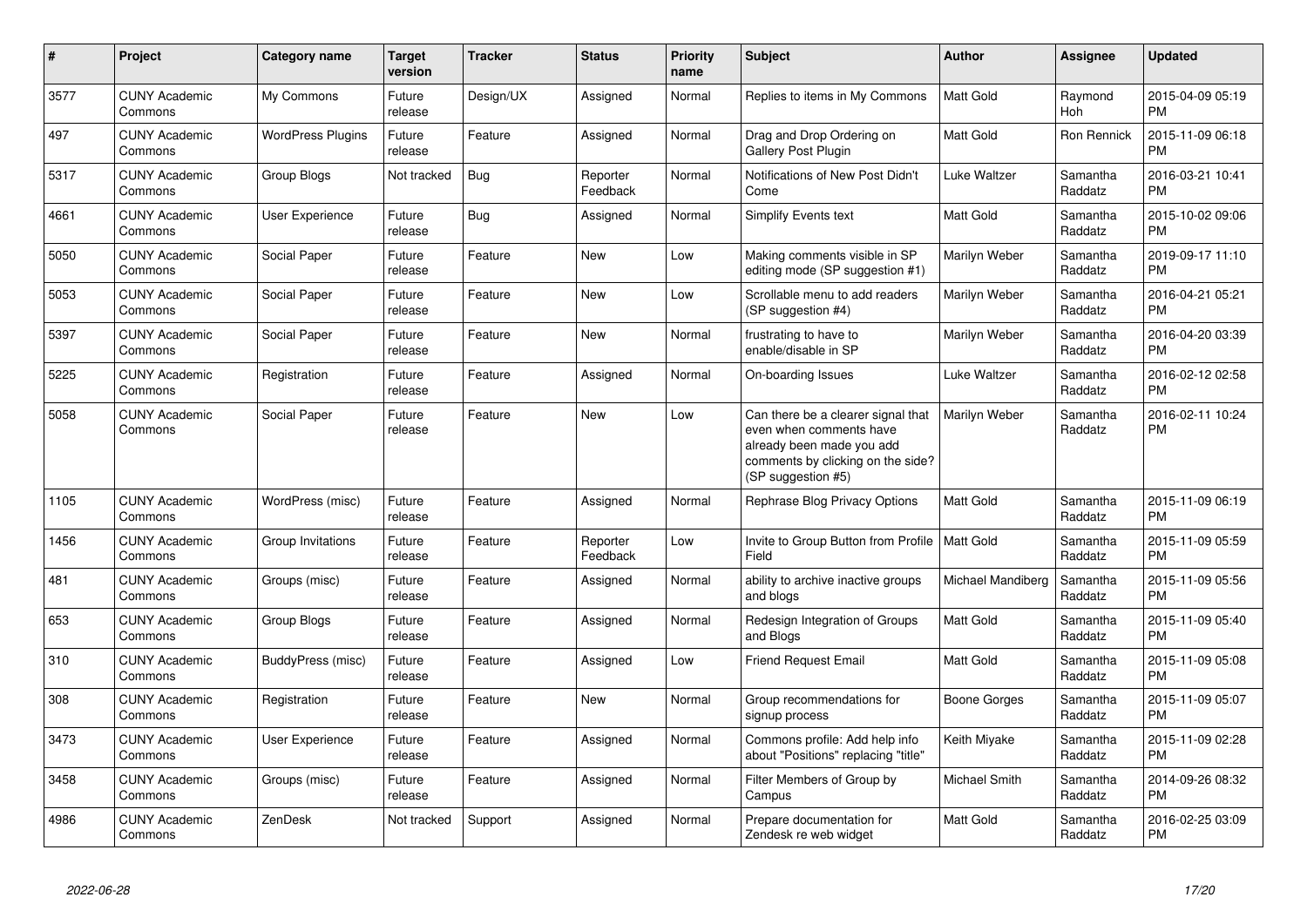| #     | Project                         | <b>Category name</b>        | <b>Target</b><br>version | <b>Tracker</b> | <b>Status</b>        | <b>Priority</b><br>name | <b>Subject</b>                                                                                                                               | <b>Author</b>           | <b>Assignee</b>     | <b>Updated</b>                |
|-------|---------------------------------|-----------------------------|--------------------------|----------------|----------------------|-------------------------|----------------------------------------------------------------------------------------------------------------------------------------------|-------------------------|---------------------|-------------------------------|
| 5298  | <b>CUNY Academic</b><br>Commons |                             | Not tracked              | Publicity      | <b>New</b>           | Normal                  | Survey Pop-Up Text                                                                                                                           | Samantha Raddatz        | Samantha<br>Raddatz | 2016-03-22 12:27<br><b>PM</b> |
| 5183  | <b>CUNY Academic</b><br>Commons | Social Paper                | Future<br>release        | Design/UX      | New                  | Normal                  | Creating a new paper when<br>viewing an existing paper                                                                                       | Raffi<br>Khatchadourian | Samantha<br>Raddatz | 2016-02-02 12:09<br><b>PM</b> |
| 4622  | <b>CUNY Academic</b><br>Commons | <b>Public Portfolio</b>     | Future<br>release        | Design/UX      | New                  | Normal                  | <b>Profile Visibility Settings</b>                                                                                                           | Samantha Raddatz        | Samantha<br>Raddatz | 2015-09-21 12:18<br><b>PM</b> |
| 4226  | <b>CUNY Academic</b><br>Commons | <b>BuddyPress Docs</b>      | Future<br>release        | Design/UX      | <b>New</b>           | Normal                  | Add option to connect a Doc with<br>a Group                                                                                                  | Samantha Raddatz        | Samantha<br>Raddatz | 2015-09-09 04:08<br><b>PM</b> |
| 4404  | <b>CUNY Academic</b><br>Commons | <b>Public Portfolio</b>     | Future<br>release        | Design/UX      | Assigned             | Normal                  | Change color of permissions info<br>on portfolio editing interface                                                                           | <b>Matt Gold</b>        | Samantha<br>Raddatz | 2015-08-11 05:28<br><b>PM</b> |
| 4235  | <b>CUNY Academic</b><br>Commons |                             | Not tracked              | Design/UX      | Assigned             | Normal                  | Explore user experience around<br>comments on forum topics vs<br>docs                                                                        | <b>Matt Gold</b>        | Samantha<br>Raddatz | 2015-07-21 10:23<br>AM        |
| 4253  | <b>CUNY Academic</b><br>Commons | <b>Public Portfolio</b>     | Future<br>release        | Design/UX      | <b>New</b>           | Normal                  | Encourage users to add portfolio<br>content                                                                                                  | Samantha Raddatz        | Samantha<br>Raddatz | 2015-07-07 11:32<br>AM        |
| 4221  | <b>CUNY Academic</b><br>Commons | Group Forums                | Future<br>release        | Design/UX      | Assigned             | Normal                  | Add 'Number of Posts' display<br>option to Forum page                                                                                        | Samantha Raddatz        | Samantha<br>Raddatz | 2015-06-26 02:21<br><b>PM</b> |
| 4027  | <b>CUNY Academic</b><br>Commons | Commons In A Box            | Not tracked              | Design/UX      | Assigned             | Normal                  | Usability review of CBOX update<br>procedures                                                                                                | Matt Gold               | Samantha<br>Raddatz | 2015-05-11 06:36<br><b>PM</b> |
| 10439 | <b>CUNY Academic</b><br>Commons | Design                      | 2.1.0                    | Design/UX      | New                  | Normal                  | Create Style Guide for Commons                                                                                                               | Sonja Leix              | Sara Cannon         | 2022-06-23 06:20<br><b>PM</b> |
| 10580 | <b>CUNY Academic</b><br>Commons | Information<br>Architecture | Future<br>release        | Design/UX      | New                  | Normal                  | Primary nav item review                                                                                                                      | <b>Boone Gorges</b>     | Sara Cannon         | 2021-11-19 12:37<br><b>PM</b> |
| 5826  | <b>CUNY Academic</b><br>Commons | <b>WordPress Plugins</b>    | Future<br>release        | Support        | Reporter<br>Feedback | Normal                  | <b>Remove Subscription Options</b><br>plugin from directory                                                                                  | Sarah Morgano           | Sarah<br>Morgano    | 2016-10-21 04:14<br><b>PM</b> |
| 2612  | <b>CUNY Academic</b><br>Commons |                             | Not tracked              | Publicity      | Assigned             | Normal                  | Pinterest site for the Commons                                                                                                               | local admin             | Sarah<br>Morgano    | 2016-03-04 11:19<br>AM        |
| 3510  | <b>CUNY Academic</b><br>Commons | Publicity                   | 1.7                      | Publicity      | Assigned             | Normal                  | Post on the News Blog re: 'My<br>Commons'                                                                                                    | Micki Kaufman           | Sarah<br>Morgano    | 2014-10-15 11:18<br>AM        |
| 3511  | <b>CUNY Academic</b><br>Commons | Publicity                   | 1.7                      | Publicity      | Assigned             | Normal                  | Social media for 1.7                                                                                                                         | Micki Kaufman           | Sarah<br>Morgano    | 2014-10-14 03:32<br><b>PM</b> |
| 14787 | <b>CUNY Academic</b><br>Commons | <b>Plugin Packages</b>      | Future<br>release        | Feature        | New                  | Normal                  | Creating a "Design" plugin<br>package                                                                                                        | Laurie Hurson           | scott voth          | 2022-04-27 04:56<br><b>PM</b> |
| 14394 | <b>CUNY Academic</b><br>Commons |                             | Not tracked              | Feature        | New                  | Normal                  | Commons News Site - redesign                                                                                                                 | scott voth              | scott voth          | 2021-09-14 10:46<br>AM        |
| 9908  | <b>CUNY Academic</b><br>Commons |                             | Not tracked              | Feature        | New                  | Normal                  | Is it possible to send email<br>updates to users (or an email<br>address not on the list) for only a<br>single page AFTER being<br>prompted? | Michael Shields         | scott voth          | 2018-06-11 01:34<br><b>PM</b> |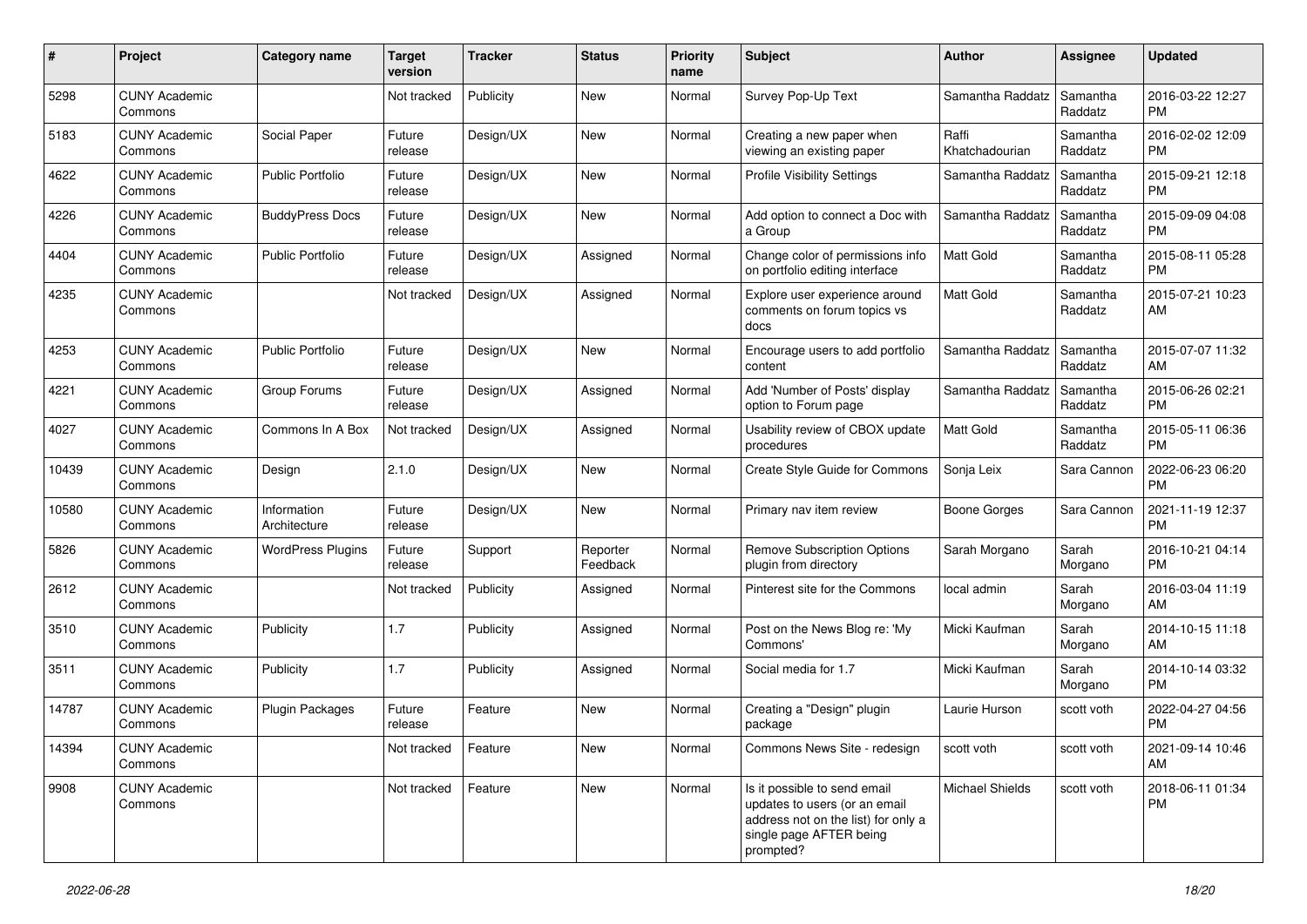| #     | Project                         | <b>Category name</b>    | <b>Target</b><br>version | <b>Tracker</b> | <b>Status</b> | <b>Priority</b><br>name | <b>Subject</b>                                                                     | <b>Author</b>       | Assignee            | <b>Updated</b>                |
|-------|---------------------------------|-------------------------|--------------------------|----------------|---------------|-------------------------|------------------------------------------------------------------------------------|---------------------|---------------------|-------------------------------|
| 6115  | <b>CUNY Academic</b><br>Commons | Publicity               | Not tracked              | Feature        | Assigned      | Normal                  | create digital signage for GC                                                      | Matt Gold           | scott voth          | 2016-10-11 10:09<br><b>PM</b> |
| 12247 | <b>CUNY Academic</b><br>Commons | Publicity               | Not tracked              | Support        | New           | Normal                  | <b>Screenshot of First Commons</b><br>Homepage                                     | scott voth          | scott voth          | 2020-01-14 12:08<br><b>PM</b> |
| 11883 | <b>CUNY Academic</b><br>Commons | Help/Codex              | Not tracked              | Support        | New           | Normal                  | Need Embedding Help Page<br>Update (Tableau)                                       | Anthony Wheeler     | scott voth          | 2019-09-24 08:49<br>AM        |
| 636   | <b>CUNY Academic</b><br>Commons | WordPress (misc)        | Not tracked              | Support        | Assigned      | Normal                  | Create Lynda.com-like Table of<br>Contents for Prospective Tutorial<br>Screencasts | Matt Gold           | scott voth          | 2016-02-23 03:12<br><b>PM</b> |
| 3565  | <b>CUNY Academic</b><br>Commons | My Commons              | Not tracked              | Documentation  | New           | Normal                  | Load Newest inconsistencies                                                        | <b>Chris Stein</b>  | scott voth          | 2015-11-09 01:16<br><b>PM</b> |
| 3524  | <b>CUNY Academic</b><br>Commons | Documentation           | Not tracked              | Documentation  | Assigned      | Normal                  | Post describing all you can do<br>when starting up a new<br>blog/group             | Matt Gold           | scott voth          | 2014-10-04 12:56<br><b>PM</b> |
| 4222  | <b>CUNY Academic</b><br>Commons | User Experience         | Future<br>release        | Design/UX      | New           | Normal                  | Add information to 'Delete<br>Account' page                                        | Samantha Raddatz    | scott voth          | 2015-06-26 11:35<br>AM        |
| 4070  | <b>CUNY Academic</b><br>Commons | Analytics               | Not tracked              | Support        | Assigned      | Normal                  | Request for JITP site analytics                                                    | Matt Gold           | Seth Persons        | 2016-02-23 03:09<br><b>PM</b> |
| 11789 | <b>CUNY Academic</b><br>Commons | Courses                 | Future<br>release        | Feature        | <b>New</b>    | Normal                  | Ability to remove item from<br>Courses list                                        | Laurie Hurson       | Sonja Leix          | 2019-09-24 12:28<br><b>PM</b> |
| 11834 | <b>CUNY Academic</b><br>Commons | <b>Group Files</b>      | Future<br>release        | Feature        | New           | Normal                  | Improved tools for managing<br>group file folders                                  | <b>Boone Gorges</b> | Sonja Leix          | 2019-09-06 03:55<br><b>PM</b> |
| 4635  | <b>CUNY Academic</b><br>Commons | Authentication          | Future<br>release        | Feature        | New           | Normal                  | Allow non-WP authentication                                                        | Boone Gorges        | Sonja Leix          | 2019-03-01 02:05<br><b>PM</b> |
| 8440  | <b>CUNY Academic</b><br>Commons | Onboarding              | Not tracked              | Bug            | New           | Normal                  | <b>Create Test Email Accounts for</b><br><b>Onboarding Project</b>                 | Stephen Real        | Stephen Real        | 2017-08-01 09:49<br>PM        |
| 9643  | <b>CUNY Academic</b><br>Commons | Publicity               | Not tracked              | Feature        | <b>New</b>    | Normal                  | Create a page on the Commons<br>for logos etc.                                     | Stephen Real        | Stephen Real        | 2018-04-24 10:53<br>AM        |
| 5316  | <b>CUNY Academic</b><br>Commons | User Experience         | Future<br>release        | Feature        | Assigned      | Normal                  | Prompt user email address<br>updates                                               | Matt Gold           | Stephen Real        | 2016-12-21 03:30<br><b>PM</b> |
| 6665  | <b>CUNY Academic</b><br>Commons |                         | Not tracked              | Publicity      | New           | Normal                  | Dead Link in 1.10 announcement<br>post                                             | Paige Dupont        | Stephen Real        | 2016-12-01 03:11<br><b>PM</b> |
| 6426  | <b>CUNY Academic</b><br>Commons | Spam/Spam<br>Prevention | Future<br>release        | Feature        | Assigned      | Normal                  | Force captcha on all comments?                                                     | Matt Gold           | <b>Tahir Butt</b>   | 2016-10-24 02:06<br>PM        |
| 1423  | <b>CUNY Academic</b><br>Commons | BuddyPress (misc)       | Future<br>release        | Feature        | Assigned      | Low                     | Show an avatar for pingback<br>comment activity items                              | Boone Gorges        | <b>Tahir Butt</b>   | 2016-10-24 12:03<br><b>PM</b> |
| 3090  | <b>CUNY Academic</b><br>Commons | Twitter page            | Future<br>release        | Feature        | Assigned      | Normal                  | Prevent Retweets from showing<br>up on Commons twitter page                        | Matt Gold           | <b>Tahir Butt</b>   | 2016-10-24 11:31<br>AM        |
| 5581  | <b>CUNY Academic</b><br>Commons | Analytics               | Future<br>release        | Feature        | Assigned      | Normal                  | <b>Explore alternatives to Google</b><br>Analytics                                 | Matt Gold           | Valerie<br>Townsend | 2020-04-17 03:12<br><b>PM</b> |